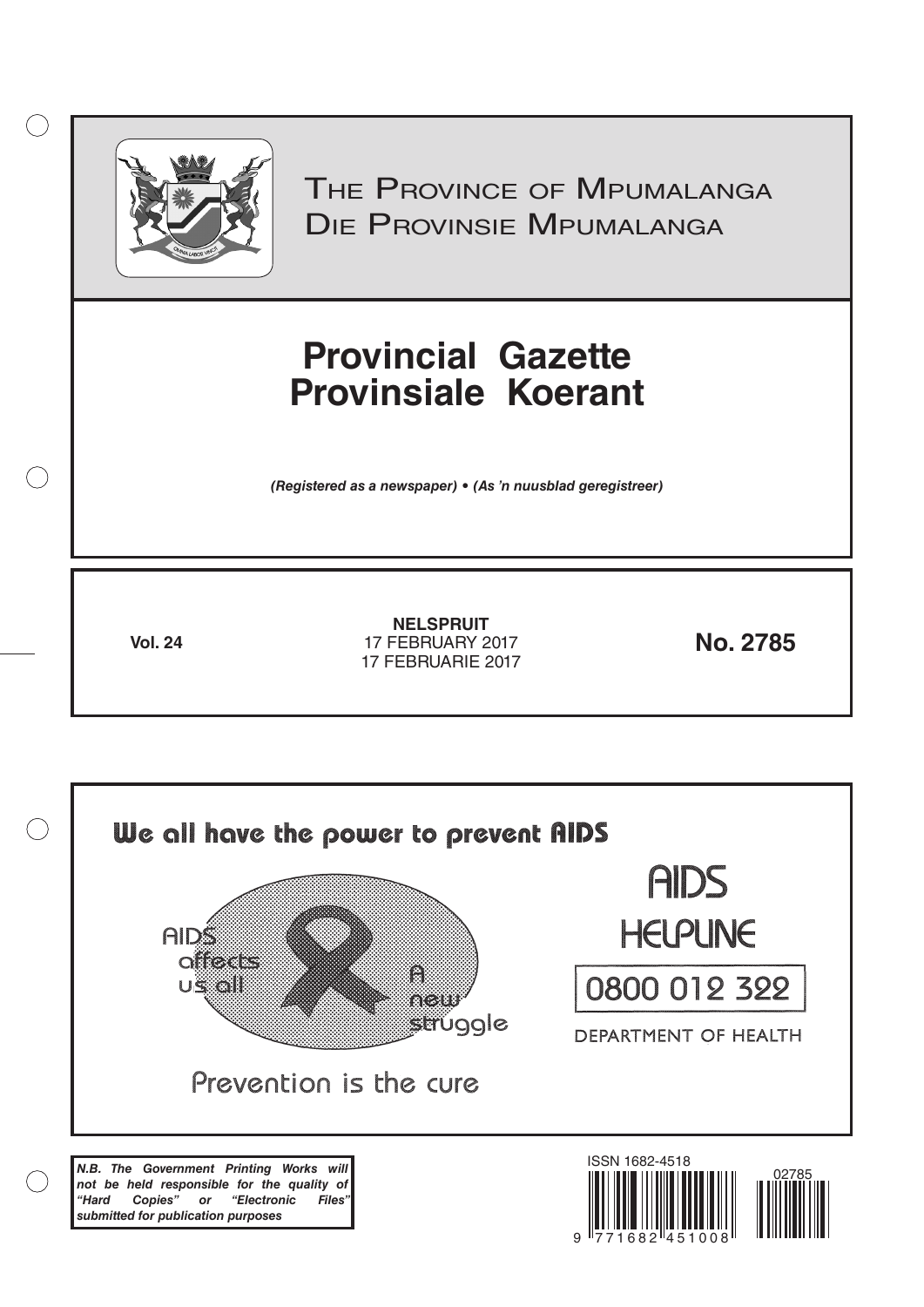## **IMPORTANT NOTICE:**

**The GovernmenT PrinTinG Works Will noT be held resPonsible for any errors ThaT miGhT occur due To The submission of incomPleTe / incorrecT / illeGible coPy.**

**no fuTure queries Will be handled in connecTion WiTh The above.**

## **CONTENTS**

|          |                                                                                                                                                                                              | Gazette | Page              |  |
|----------|----------------------------------------------------------------------------------------------------------------------------------------------------------------------------------------------|---------|-------------------|--|
|          |                                                                                                                                                                                              | No.     | No.               |  |
|          | <b>GENERAL NOTICES • ALGEMENE KENNISGEWINGS</b>                                                                                                                                              |         |                   |  |
| 10       | Town-Planning and Townships Ordinance (15/1986): Emalahleni Amendment Schemes 2173 and 2165                                                                                                  | 2785    | 11                |  |
| 10       | Ordonnansie op Dorpsbeplanning en Dorp (15/1986): Emalahleni-wysigingskemas 2173 en 2165                                                                                                     | 2785    | 11                |  |
| 11       | Town-planning and Townships Ordinance (15/1986): Erf 2266, Witbank Extension 10 Township                                                                                                     | 2785    | $12 \overline{ }$ |  |
| 11       | Ordonnansie op Dorpsbeplanning en Dorpe (15/1986): Erf 2266, Witbank-uitbreiding 10-dorpsgebied                                                                                              | 2785    | 12                |  |
| 12       | Town-Planning and Townships Ordinance (15/1986): Emalahleni Amendment Schemes 2149 and 2168                                                                                                  | 2785    | 13                |  |
| 12       | Ordonnansie op Dorpsbeplanning en Dorpe (15/1986): Emalahleni Wysigingskemas 2149 en 2168                                                                                                    | 2785    | 13                |  |
| 13       | Town-Planning and Townships Ordinance (15/1986): Erf 130, Die Heuwel Township                                                                                                                | 2785    | 14                |  |
| 13       | Ordonnansie op Dorpsbeplanning en Dorpe (15/1986): Erf 130, Die Heuwel Dorpsgebeid                                                                                                           | 2785    | 14                |  |
|          | <b>PROVINCIAL NOTICES • PROVINSIALE KENNISGEWINGS</b>                                                                                                                                        |         |                   |  |
| 17       | Spatial Planning and Land Use Management By-law, 2015: Remaining Extent of Portion 8 of the Farm De<br>2785                                                                                  |         |                   |  |
| 17       | Ruimtelike Beplanning en Grondgebruik Bestuur, 2015: Restant van Gedeelte 8 van die plaas De Kroon 363-JT                                                                                    | 15      |                   |  |
|          | <b>LOCAL AUTHORITY NOTICES • PLAASLIKE OWERHEIDS KENNISGEWINGS</b>                                                                                                                           |         |                   |  |
| 16<br>16 | Govan Mbeki Spatial Planning and Land Use Management By-law, 2016: Erf 5866, Secunda Ext 16<br>Govan Mbeki Ruimtelike Beplanning en Grondgebruikbestuur Verordening, 2016: Erf 5866, Secunda | 2785    | 17                |  |
|          |                                                                                                                                                                                              | 2785    | 17                |  |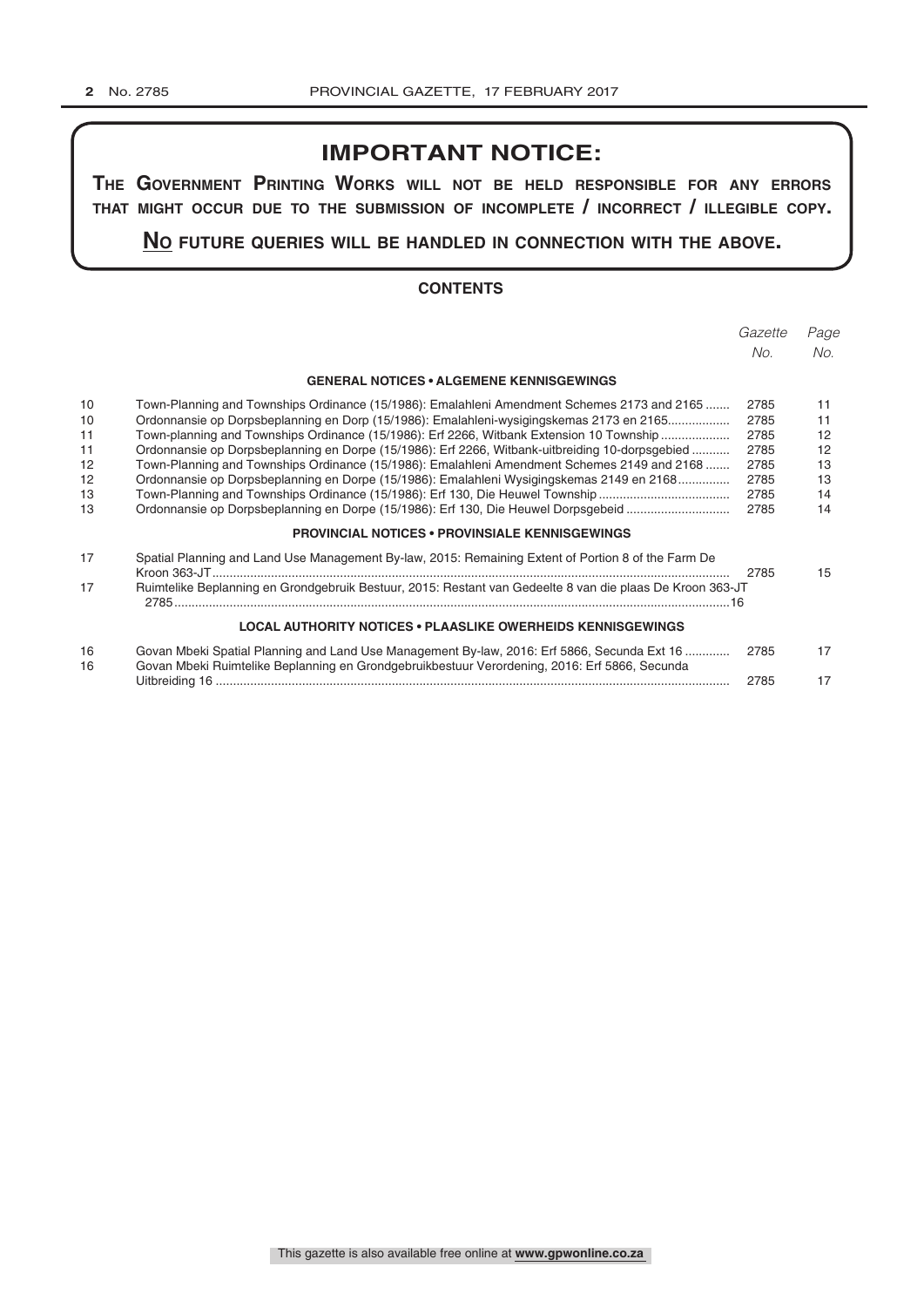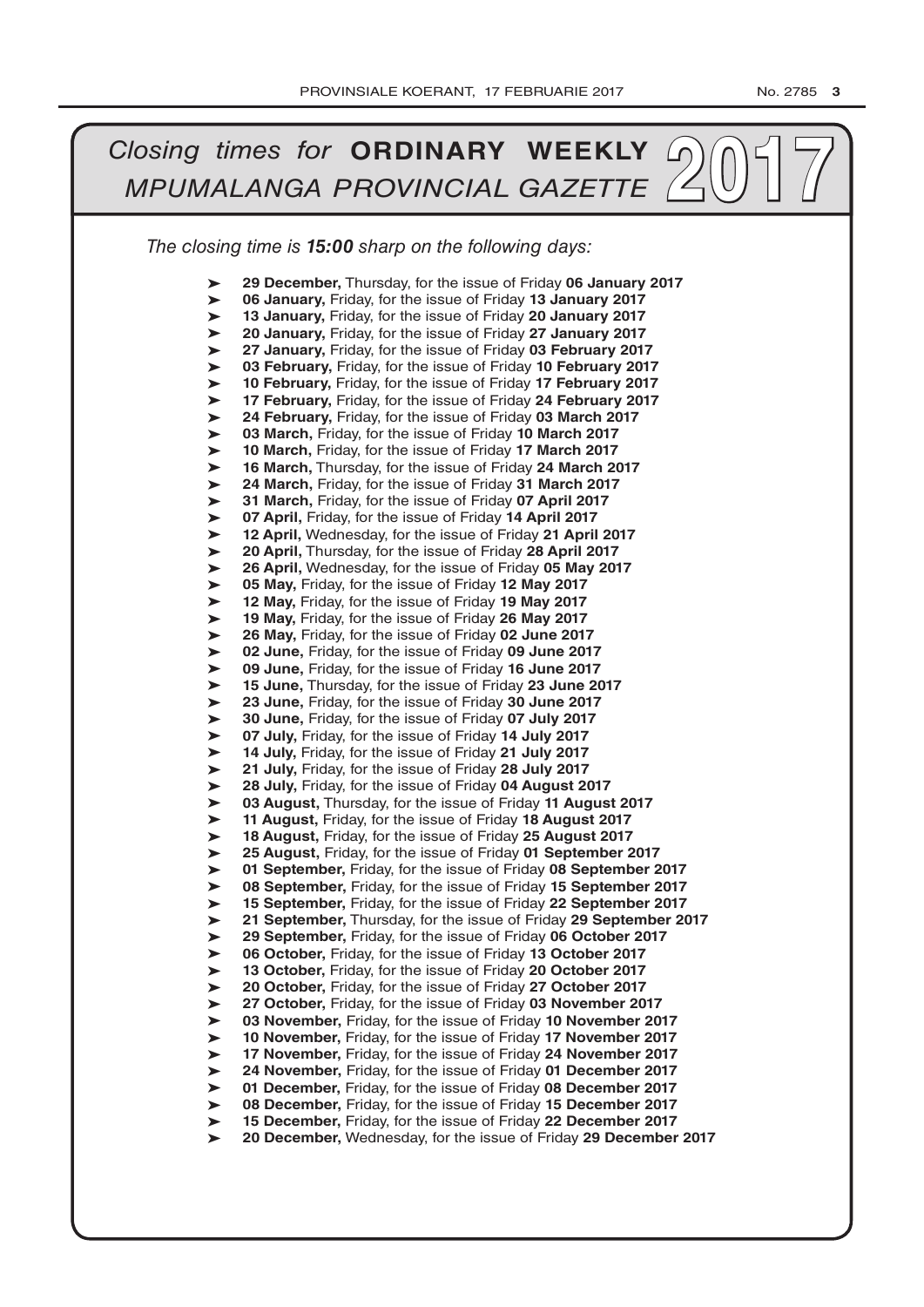## **LIST OF TARIFF RATES** FOR PUBLICATION OF NOTICES **COMMENCEMENT: 1 APRIL 2016**

## **NATIONAL AND PROVINCIAL**

Notice sizes for National, Provincial & Tender gazettes 1/4, 2/4, 3/4, 4/4 per page. Notices submitted will be charged at R1000 per full page, pro-rated based on the above categories.

| <b>Pricing for National, Provincial - Variable Priced Notices</b> |                          |                      |  |  |  |  |
|-------------------------------------------------------------------|--------------------------|----------------------|--|--|--|--|
| Notice Type                                                       | <b>Page Space</b>        | <b>New Price (R)</b> |  |  |  |  |
| Ordinary National, Provincial                                     | 1/4 - Quarter Page       | 250.00               |  |  |  |  |
| Ordinary National, Provincial                                     | 2/4 - Half Page          | 500.00               |  |  |  |  |
| Ordinary National, Provincial                                     | 3/4 - Three Quarter Page | 750.00               |  |  |  |  |
| Ordinary National, Provincial                                     | 4/4 - Full Page          | 1000.00              |  |  |  |  |

## **EXTRA-ORDINARY**

All Extra-ordinary National and Provincial gazette notices are non-standard notices and attract a variable price based on the number of pages submitted.

The pricing structure for National and Provincial notices which are submitted as **Extra ordinary submissions** will be charged at **R3000** per page.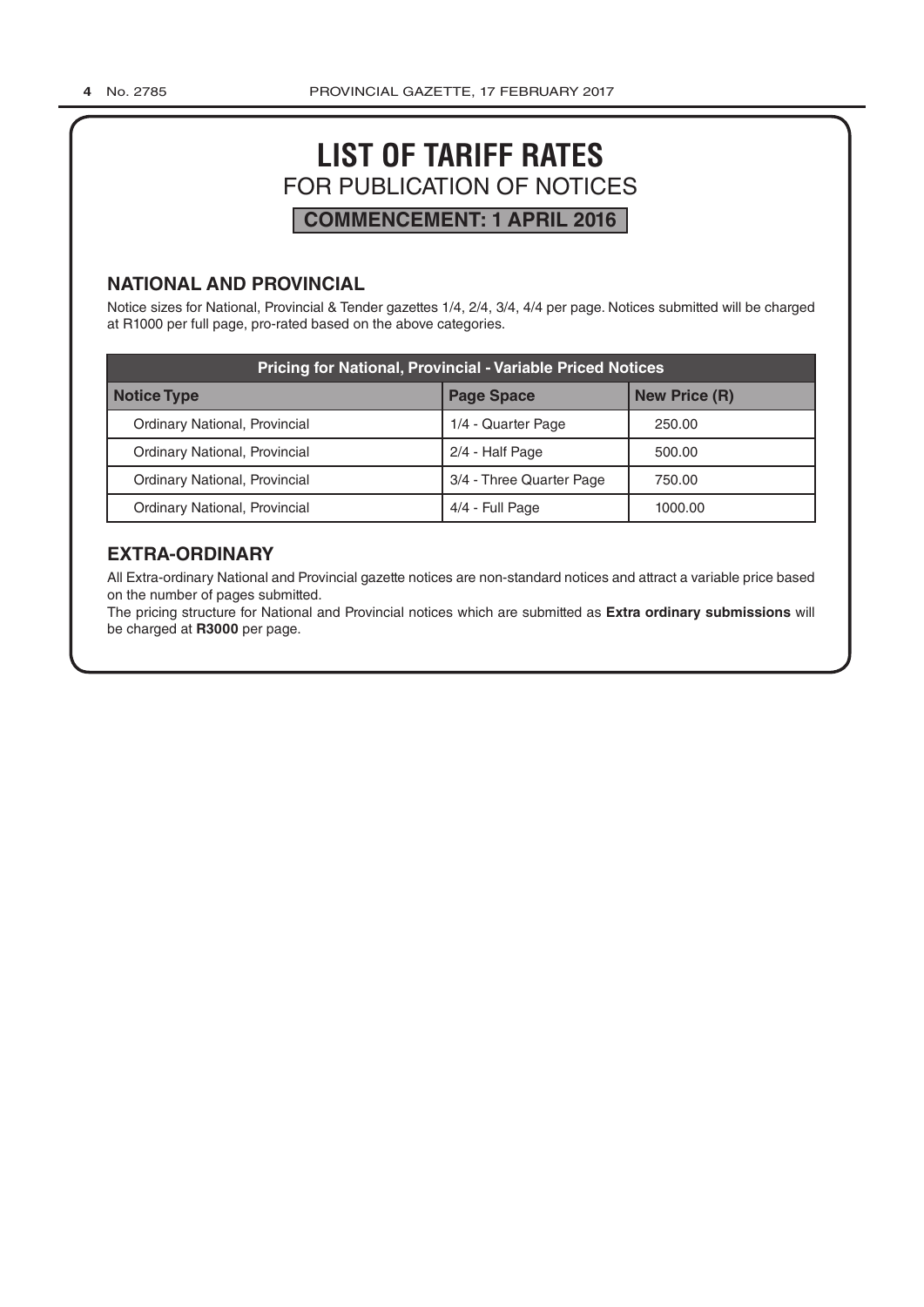The **Government Printing Works** (**GPW**) has established rules for submitting notices in line with its electronic notice processing system, which requires the use of electronic *Adobe* Forms. Please ensure that you adhere to these guidelines when completing and submitting your notice submission.

## **Closing Times for ACCepTAnCe of noTiCes**

- 1. The *Government Gazette* and *Government Tender Bulletin* are weekly publications that are published on Fridays and the closing time for the acceptance of notices is strictly applied according to the scheduled time for each gazette.
- 2. Please refer to the Submission Notice Deadline schedule in the table below. This schedule is also published online on the Government Printing works website www.gpwonline.co.za

All re-submissions will be subject to the standard cut-off times. **All notices received after the closing time will be rejected**.

| <b>Government Gazette Type</b>                   | <b>Publication</b><br><b>Frequency</b> | <b>Publication Date</b>                              | <b>Submission Deadline</b>                              | <b>Cancellations Deadline</b>                   |
|--------------------------------------------------|----------------------------------------|------------------------------------------------------|---------------------------------------------------------|-------------------------------------------------|
| <b>National Gazette</b>                          | Weekly                                 | Friday                                               | Friday 15h00 for next Friday                            | Tuesday, 12h00 - 3 days<br>prior to publication |
| <b>Regulation Gazette</b>                        | Weekly                                 | Friday                                               | Friday 15h00, to be published<br>the following Friday   | Tuesday, 12h00 - 3 days<br>prior to publication |
| <b>Petrol Price Gazette</b>                      | As required                            | First Wednesday of<br>the month                      | One week before publication                             | 3 days prior to<br>publication                  |
| <b>Road Carrier Permits</b>                      | Weekly                                 | Friday                                               | Thursday 15h00, to be<br>published the following Friday | 3 days prior to<br>publication                  |
| Unclaimed Monies (justice,<br>labour or lawyers) | January / As<br>required<br>2 per year | Any                                                  | 15 January / As required                                | 3 days prior to<br>publication                  |
| Parliament (acts, white paper,<br>green paper)   | As required                            | Any                                                  |                                                         | 3 days prior to<br>publication                  |
| <b>Manuals</b>                                   | As required                            | Any                                                  | <b>None</b>                                             | <b>None</b>                                     |
| <b>State of Budget</b><br>(National Treasury)    | <b>Monthly</b>                         | Any                                                  | 7 days prior to publication                             | 3 days prior to<br>publication                  |
| Legal Gazettes A, B and C                        | Weekly                                 | Friday                                               | One week before publication                             | Tuesday, 12h00 - 3 days<br>prior to publication |
| <b>Tender Bulletin</b>                           | Weekly                                 | Friday                                               | Friday 15h00 for next Friday                            | Tuesday, 12h00 - 3 days<br>prior to publication |
| Gauteng                                          | Weekly                                 | Wednesday                                            | Two weeks before publication                            | 3 days after submission<br>deadline             |
| <b>Eastern Cape</b>                              | Weekly                                 | Monday                                               | One week before publication                             | 3 days prior to<br>publication                  |
| Northern Cape                                    | Weekly                                 | Monday                                               | One week before publication                             | 3 days prior to<br>publication                  |
| <b>North West</b>                                | Weekly                                 | Tuesday                                              | One week before publication                             | 3 days prior to<br>publication                  |
| KwaZulu-Natal                                    | Weekly                                 | Thursday                                             | One week before publication                             | 3 days prior to<br>publication                  |
| Limpopo                                          | Weekly                                 | Friday                                               | One week before publication                             | 3 days prior to<br>publication                  |
| Mpumalanga                                       | Weekly                                 | Friday                                               | One week before publication                             | 3 days prior to<br>publication                  |
| <b>Gauteng Liquor License</b><br>Gazette         | Monthly                                | Wednesday before<br>the First Friday of the<br>month | Two weeks before publication                            | 3 days after submission<br>deadline             |
| Northern Cape Liquor License<br>Gazette          | Monthly                                | First Friday of the<br>month                         | Two weeks before publication                            | 3 days after submission<br>deadline             |
| National Liquor License Gazette                  | Monthly                                | First Friday of the<br>month                         | Two weeks before publication                            | 3 days after submission<br>deadline             |
| Mpumalanga Liquor License<br>Gazette             | 2 per month                            | Second & Fourth<br>Friday                            | One week before                                         | 3 days prior to<br>publication                  |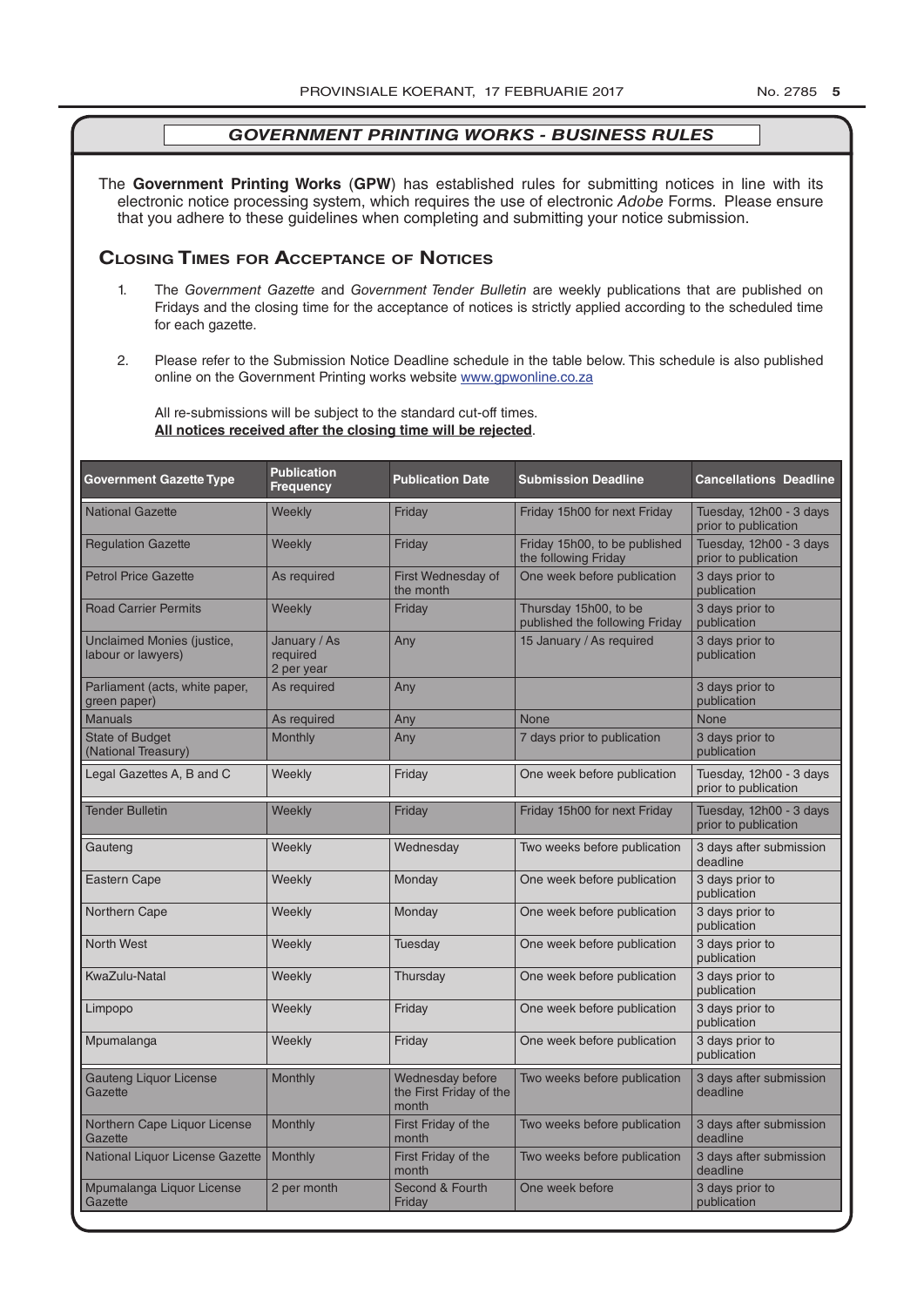#### **exTrAordinAry gAzeTTes**

3. *Extraordinary Gazettes* can have only one publication date. If multiple publications of an *Extraordinary Gazette* are required, a separate Z95/Z95Prov *Adobe* Forms for each publication date must be submitted.

## **NOTICE SUBMISSION PROCESS**

- 4. Download the latest *Adobe* form, for the relevant notice to be placed, from the **Government Printing Works** website www.gpwonline.co.za.
- 5. The *Adobe* form needs to be completed electronically using *Adobe Acrobat* / *Acrobat Reader*. Only electronically completed *Adobe* forms will be accepted. No printed, handwritten and/or scanned *Adobe* forms will be accepted.
- 6. The completed electronic *Adobe* form has to be submitted via email to submit.egazette@gpw.gov.za. The form needs to be submitted in its original electronic *Adobe* format to enable the system to extract the completed information from the form for placement in the publication.
- 7. Every notice submitted **must** be accompanied by an official **GPW** quotation. This must be obtained from the *eGazette* Contact Centre.
- 8. Each notice submission should be sent as a single email. The email **must** contain **all documentation relating to a particular notice submission**.
	- 8.1. Each of the following documents must be attached to the email as a separate attachment:
		- 8.1.1. An electronically completed *Adobe* form, specific to the type of notice that is to be placed.
			- 8.1.1.1. For National *Government Gazette* or *Provincial Gazette* notices, the notices must be accompanied by an electronic Z95 or Z95Prov *Adobe* form
			- 8.1.1.2. The notice content (body copy) **MUST** be a separate attachment.
		- 8.1.2. A copy of the official **Government Printing Works** quotation you received for your notice . *(Please see Quotation section below for further details)*
		- 8.1.3. A valid and legible Proof of Payment / Purchase Order: **Government Printing Works** account customer must include a copy of their Purchase Order*.* **Non**-**Government Printing Works** account customer needs to submit the proof of payment for the notice
		- 8.1.4. Where separate notice content is applicable (Z95, Z95 Prov and TForm 3, it should **also** be attached as a separate attachment. *(Please see the Copy Section below, for the specifications)*.
		- 8.1.5. Any additional notice information if applicable.
- 9. The electronic *Adobe* form will be taken as the primary source for the notice information to be published. Instructions that are on the email body or covering letter that contradicts the notice form content will not be considered. The information submitted on the electronic *Adobe* form will be published as-is.
- 10. To avoid duplicated publication of the same notice and double billing, Please submit your notice **ONLY ONCE.**
- 11. Notices brought to **GPW** by "walk-in" customers on electronic media can only be submitted in *Adobe* electronic form format. All "walk-in" customers with notices that are not on electronic *Adobe* forms will be routed to the Contact Centre where they will be assisted to complete the forms in the required format.
- 12. Should a customer submit a bulk submission of hard copy notices delivered by a messenger on behalf of any organisation e.g. newspaper publisher, the messenger will be referred back to the sender as the submission does not adhere to the submission rules.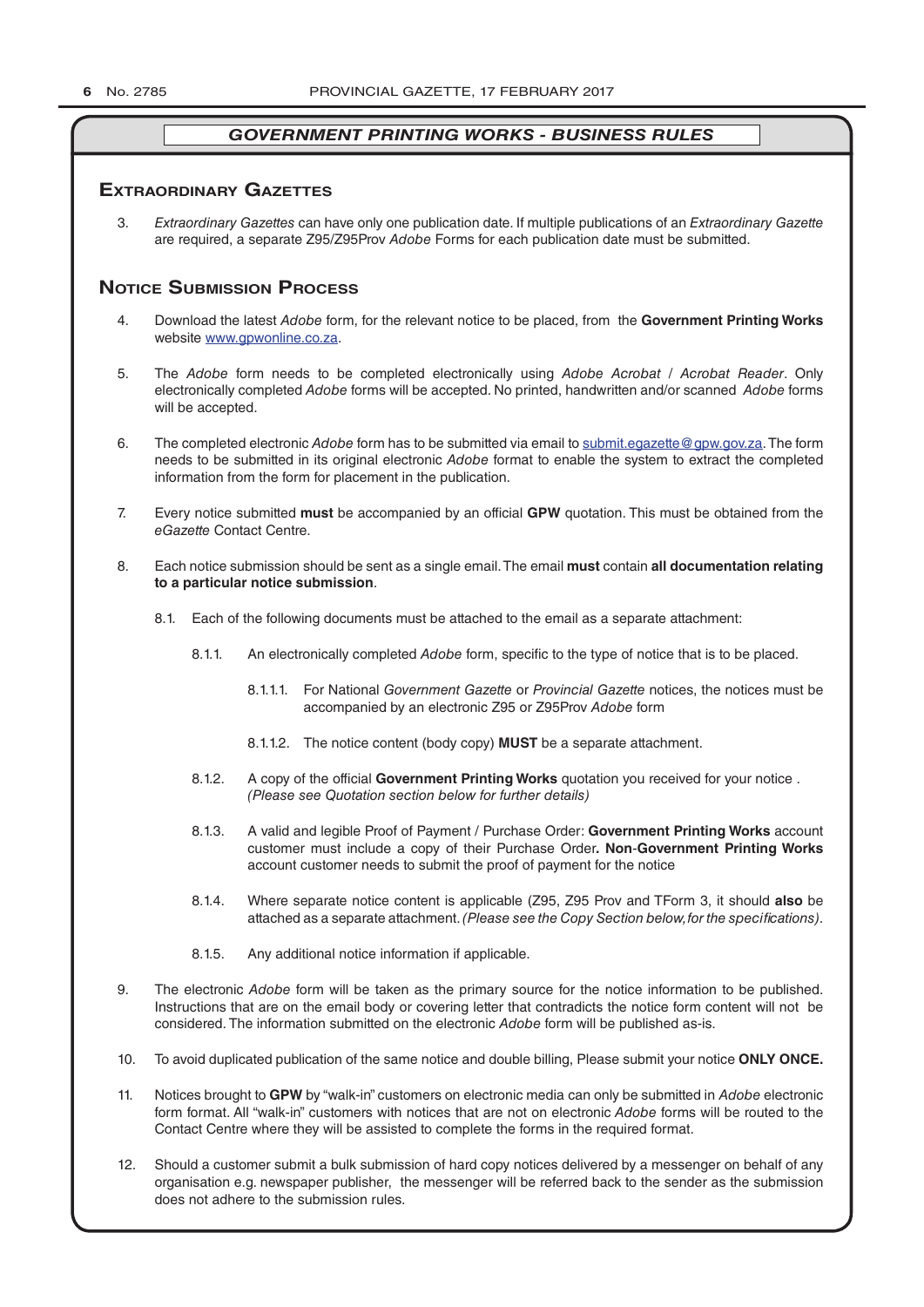### **QuoTATions**

- 13. Quotations are valid until the next tariff change.
	- 13.1. *Take note:* **GPW**'s annual tariff increase takes place on *1 April* therefore any quotations issued, accepted and submitted for publication up to *31 March* will keep the old tariff. For notices to be published from 1 April, a quotation must be obtained from **GPW** with the new tariffs. Where a tariff increase is implemented during the year, **GPW** endeavours to provide customers with 30 days' notice of such changes.
- 14. Each quotation has a unique number.
- 15. Form Content notices must be emailed to the *eGazette* Contact Centre for a quotation.
	- 15.1. The *Adobe* form supplied is uploaded by the Contact Centre Agent and the system automatically calculates the cost of your notice based on the layout/format of the content supplied.
	- 15.2. It is critical that these *Adobe* Forms are completed correctly and adhere to the guidelines as stipulated by **GPW**.

#### 16. **APPLICABLE ONLY TO GPW ACCOUNT HOLDERS**:

- 16.1. **GPW** Account Customers must provide a valid **GPW** account number to obtain a quotation.
- 16.2. Accounts for **GPW** account customers **must** be active with sufficient credit to transact with **GPW** to submit notices.
	- 16.2.1. If you are unsure about or need to resolve the status of your account, please contact the **GPW** Finance Department prior to submitting your notices. (If the account status is not resolved prior to submission of your notice, the notice will be failed during the process).

#### 17. **APPLICABLE ONLY TO CASH CUSTOMERS:**

- 17.1. Cash customers doing **bulk payments** must use a **single email address** in order to use the **same proof of payment** for submitting multiple notices.
- 18. The responsibility lies with you, the customer, to ensure that the payment made for your notice(s) to be published is sufficient to cover the cost of the notice(s).
- 19. Each quotation will be associated with one proof of payment / purchase order / cash receipt.
	- 19.1. This means that **the quotation number can only be used once to make a payment.**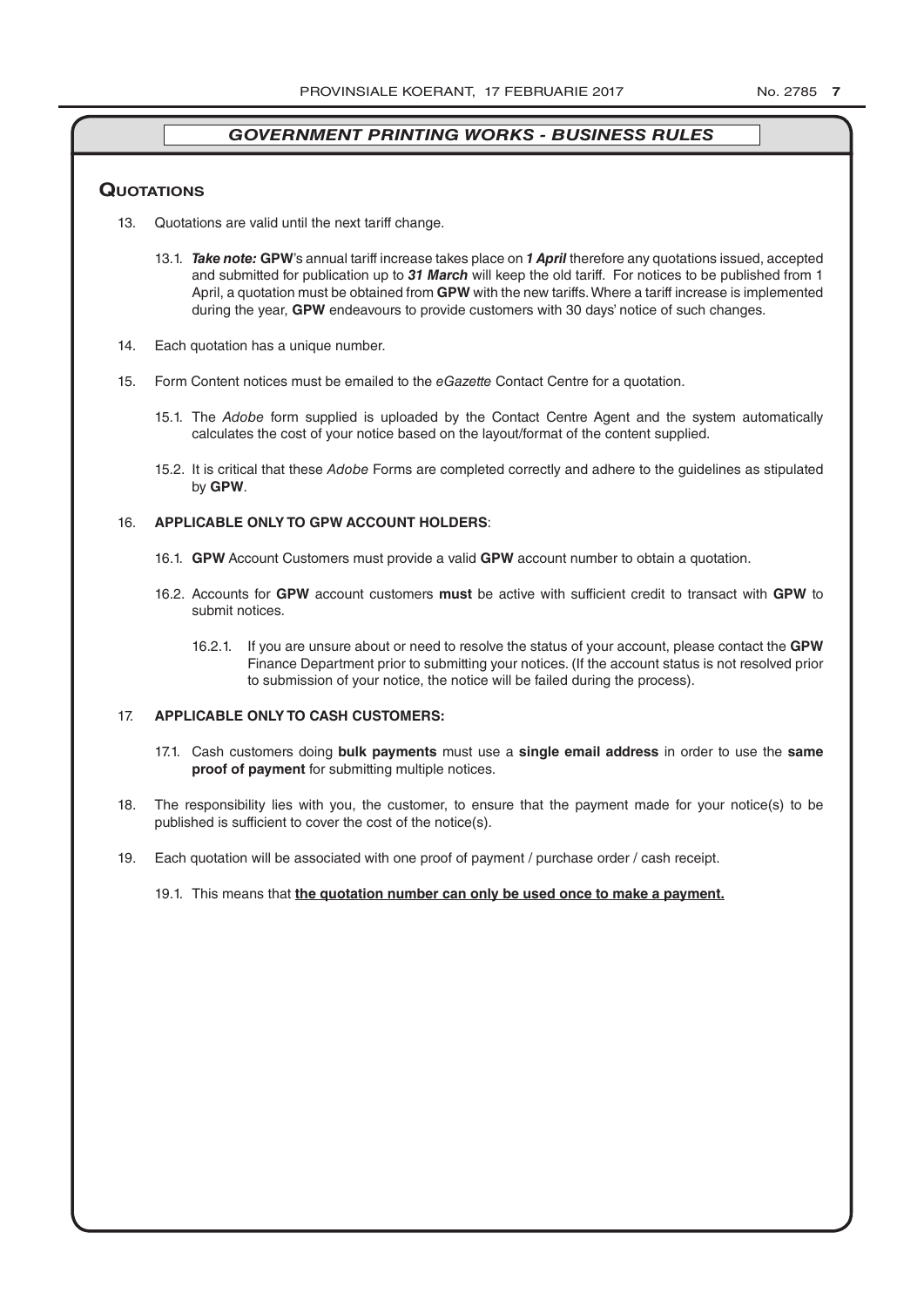## **COPY (SEPARATE NOTICE CONTENT DOCUMENT)**

- 20. Where the copy is part of a separate attachment document for Z95, Z95Prov and TForm03
	- 20.1. Copy of notices must be supplied in a separate document and may not constitute part of any covering letter, purchase order, proof of payment or other attached documents.

The content document should contain only one notice. (You may include the different translations of the same notice in the same document).

20.2. The notice should be set on an A4 page, with margins and fonts set as follows:

Page size  $=$  A4 Portrait with page margins: Top  $=$  40mm, LH/RH  $=$  16mm, Bottom  $=$  40mm; Use font size: Arial or Helvetica 10pt with 11pt line spacing;

Page size = A4 Landscape with page margins: Top = 16mm, LH/RH = 40mm, Bottom = 16mm; Use font size: Arial or Helvetica 10pt with 11pt line spacing;

## **CAnCellATions**

- 21. Cancellation of notice submissions are accepted by **GPW** according to the deadlines stated in the table above in point 2. Non-compliance to these deadlines will result in your request being failed. Please pay special attention to the different deadlines for each gazette. Please note that any notices cancelled after the cancellation deadline will be published and charged at full cost.
- 22. Requests for cancellation must be sent by the original sender of the notice and must accompanied by the relevant notice reference number (N-) in the email body.

## **AmendmenTs To noTiCes**

23. With effect from 01 October 2015, **GPW** will not longer accept amendments to notices. The cancellation process will need to be followed according to the deadline and a new notice submitted thereafter for the next available publication date.

## **REJECTIONS**

- 24. All notices not meeting the submission rules will be rejected to the customer to be corrected and resubmitted. Assistance will be available through the Contact Centre should help be required when completing the forms. (012-748 6200 or email info.egazette@gpw.gov.za). Reasons for rejections include the following:
	- 24.1. Incorrectly completed forms and notices submitted in the wrong format, will be rejected.
	- 24.2. Any notice submissions not on the correct *Adobe* electronic form, will be rejected.
	- 24.3. Any notice submissions not accompanied by the proof of payment / purchase order will be rejected and the notice will not be processed.
	- 24.4. Any submissions or re-submissions that miss the submission cut-off times will be rejected to the customer. The Notice needs to be re-submitted with a new publication date.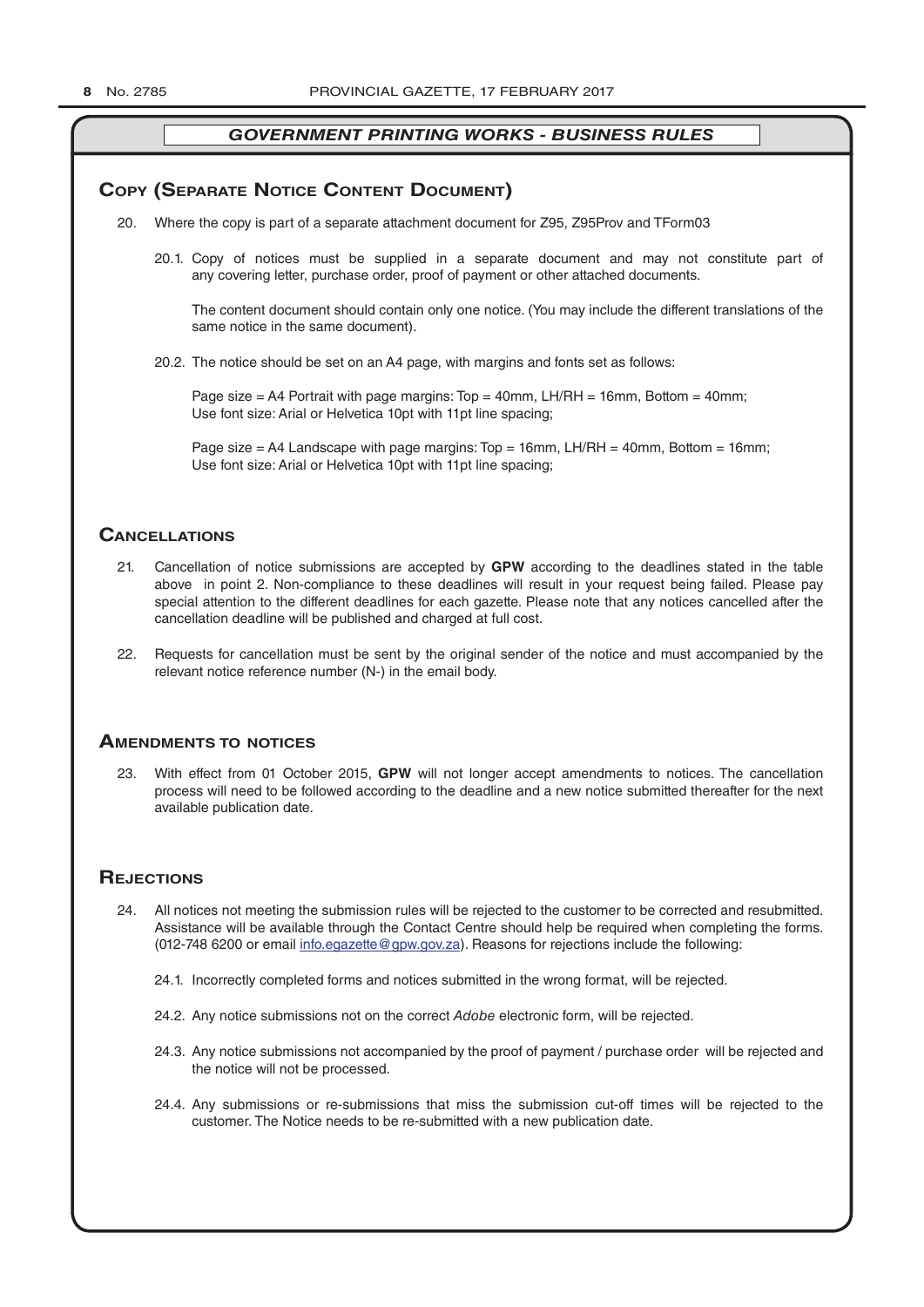#### **ApprovAl of noTiCes**

- 25. Any notices other than legal notices are subject to the approval of the Government Printer, who may refuse acceptance or further publication of any notice.
- 26. No amendments will be accepted in respect to separate notice content that was sent with a Z95 or Z95Prov notice submissions. The copy of notice in layout format (previously known as proof-out) is only provided where requested, for Advertiser to see the notice in final Gazette layout. Should they find that the information submitted was incorrect, they should request for a notice cancellation and resubmit the corrected notice, subject to standard submission deadlines. The cancellation is also subject to the stages in the publishing process, i.e. If cancellation is received when production (printing process) has commenced, then the notice cannot be cancelled.

## **governmenT prinTer indemnified AgAinsT liAbiliTy**

- 27. The Government Printer will assume no liability in respect of—
	- 27.1. any delay in the publication of a notice or publication of such notice on any date other than that stipulated by the advertiser;
	- 27.2. erroneous classification of a notice, or the placement of such notice in any section or under any heading other than the section or heading stipulated by the advertiser;
	- 27.3. any editing, revision, omission, typographical errors or errors resulting from faint or indistinct copy.

### **liAbiliTy of AdverTiser**

28. Advertisers will be held liable for any compensation and costs arising from any action which may be instituted against the Government Printer in consequence of the publication of any notice.

### **CusTomer inQuiries**

Many of our customers request immediate feedback/confirmation of notice placement in the gazette from our Contact Centre once they have submitted their notice – While **GPW** deems it one of their highest priorities and responsibilities to provide customers with this requested feedback and the best service at all times, we are only able to do so once we have started processing your notice submission.

**GPW** has a 2-working day turnaround time for processing notices received according to the business rules and deadline submissions.

Please keep this in mind when making inquiries about your notice submission at the Contact Centre.

- 29. Requests for information, quotations and inquiries must be sent to the Contact Centre ONLY.
- 30. Requests for Quotations (RFQs) should be received by the Contact Centre at least **2 working days** before the submission deadline for that specific publication.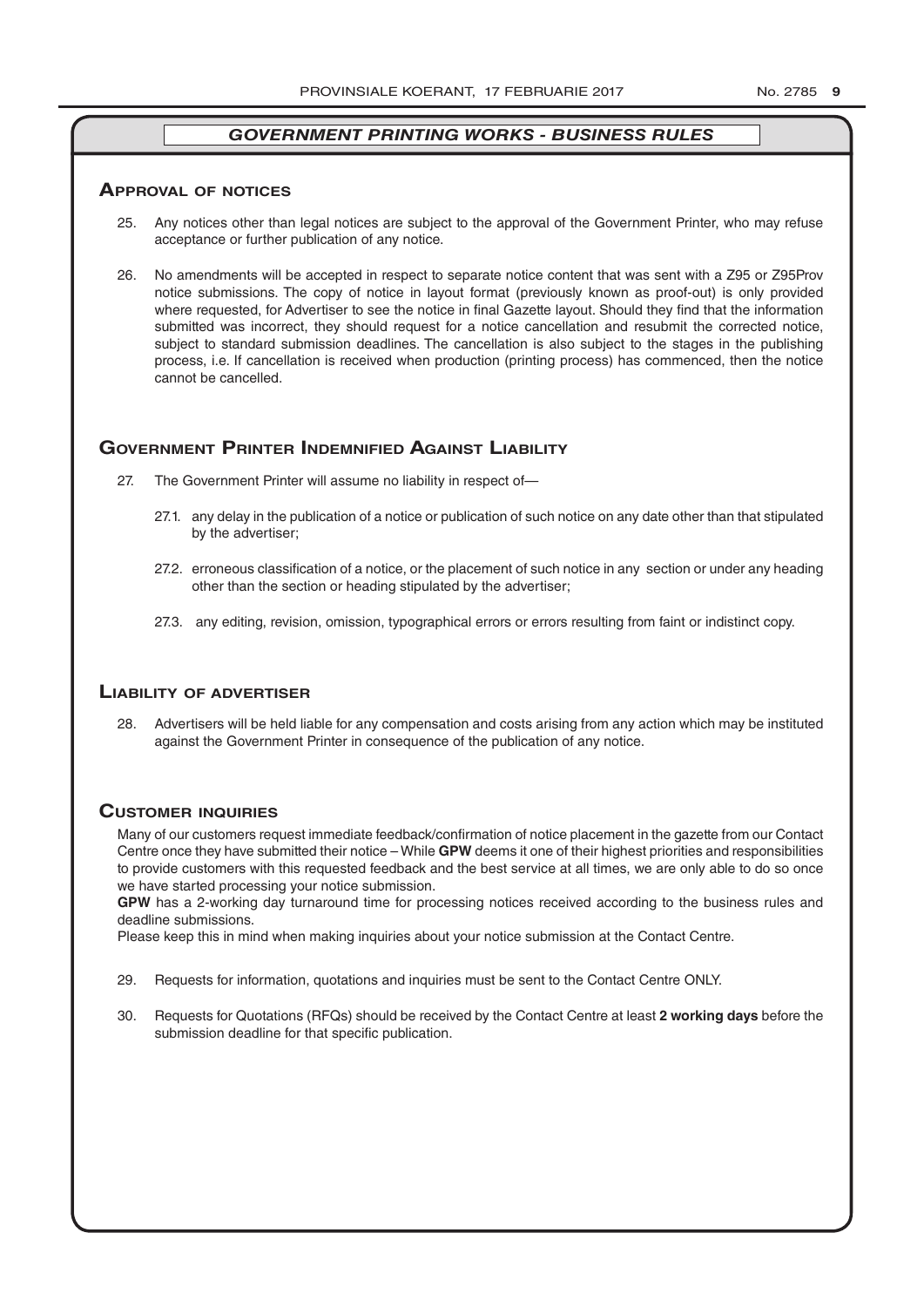#### **pAymenT of CosT**

- 31. The Request for Quotation for placement of the notice should be sent to the Gazette Contact Centre as indicated above, prior to submission of notice for advertising.
- 32. Payment should then be made, or Purchase Order prepared based on the received quotation, prior to the submission of the notice for advertising as these documents i.e. proof of payment or Purchase order will be required as part of the notice submission, as indicated earlier.
- 33. Every proof of payment must have a valid **GPW** quotation number as a reference on the proof of payment document.
- 34. Where there is any doubt about the cost of publication of a notice, and in the case of copy, an enquiry, accompanied by the relevant copy, should be addressed to the Gazette Contact Centre, **Government Printing Works**, Private Bag X85, Pretoria, 0001 email: info.egazette@gpw.gov.za before publication.
- 35. Overpayment resulting from miscalculation on the part of the advertiser of the cost of publication of a notice will not be refunded, unless the advertiser furnishes adequate reasons why such miscalculation occurred. In the event of underpayments, the difference will be recovered from the advertiser, and future notice(s) will not be published until such time as the full cost of such publication has been duly paid in cash or electronic funds transfer into the **Government Printing Works** banking account.
- 36. In the event of a notice being cancelled, a refund will be made only if no cost regarding the placing of the notice has been incurred by the **Government Printing Works**.
- 37. The **Government Printing Works** reserves the right to levy an additional charge in cases where notices, the cost of which has been calculated in accordance with the List of Fixed Tariff Rates, are subsequently found to be excessively lengthy or to contain overmuch or complicated tabulation.

### **proof of publiCATion**

- 38. Copies of any of the *Government Gazette* or *Provincial Gazette* can be downloaded from the **Government Printing Works** website www.gpwonline.co.za free of charge, should a proof of publication be required.
- 39. Printed copies may be ordered from the Publications department at the ruling price. The **Government Printing Works** will assume no liability for any failure to post or for any delay in despatching of such *Government Gazette*(s).

## *GOVERNMENT PRINTING WORKS CONTACT INFORMATION*

| <b>Physical Address:</b>                                            | <b>Postal Address:</b>                      | <b>GPW Banking Details:</b>               |
|---------------------------------------------------------------------|---------------------------------------------|-------------------------------------------|
| <b>Government Printing Works</b>                                    | Private Bag X85                             | <b>Bank: ABSA Bosman Street</b>           |
| 149 Bosman Street                                                   | Pretoria                                    | <b>Account No.: 405 7114 016</b>          |
| Pretoria                                                            | 0001                                        | <b>Branch Code: 632-005</b>               |
| For Gazette and Notice submissions: Gazette Submissions:            |                                             | <b>E-mail:</b> submit.eqazette@gpw.gov.za |
| <b>For queries and quotations, contact: Gazette Contact Centre:</b> |                                             | E-mail: info.egazette@gpw.gov.za          |
|                                                                     |                                             | <b>Tel: 012-748 6200</b>                  |
| <b>Contact person for subscribers: Mrs M. Toka:</b>                 | <b>E-mail:</b> subscriptions $@$ gpw.gov.za |                                           |
|                                                                     |                                             | <b>Tel: 012-748-6066 / 6060 / 6058</b>    |
|                                                                     |                                             | <b>Fax: 012-323-9574</b>                  |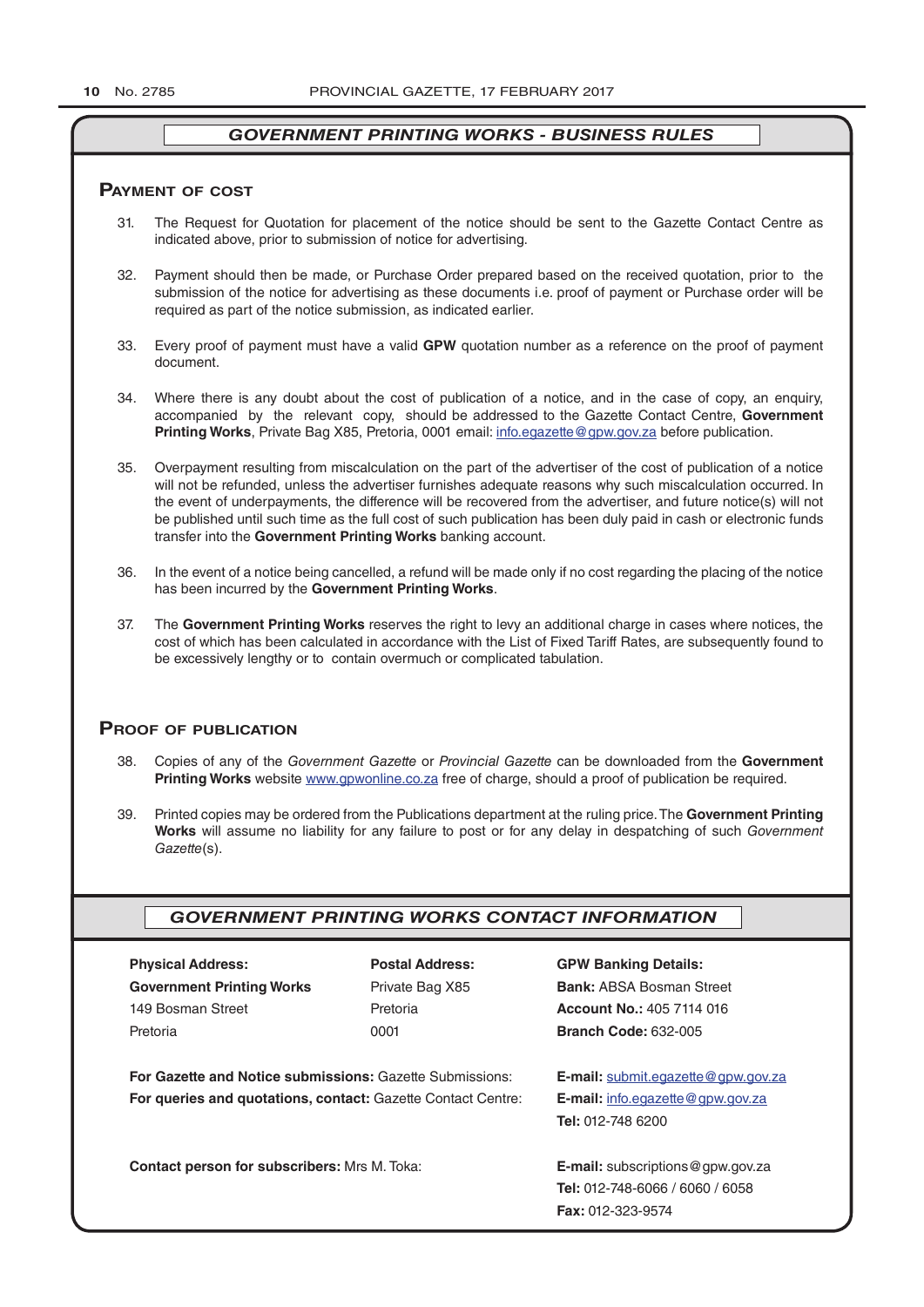## General Notices • Algemene Kennisgewings

### **NOTICE 10 OF 2017**

#### **EMALAHLENI AMENDMENT SCHEME 2173 AND 2165**

#### **NOTICE OF APPLICATION FOR AMENDMENT OF THE EMALAHLENI LAND USE MANAGEMENT SCHEME, 2010 IN TERMS OF SECTION 56 (1)(b)(i) OF THE TOWN-PLANNING AND TOWNSHIPS ORDINANCE, 1986 (ORDINANCE 15 OF 1986)**

We, Nkanivo Development Planners, being the authorized agent of the registered owners of the properties described below, hereby give notice in terms of Section 56 (1)(b)(i) of the Town-Planning and Townships Ordinance, 1986 (Ordinance 15 of 1986), that we have applied to the Emalahleni Local Municipality for the amendment of the Town-Planning Scheme known as the Emalahleni Land Use Management Scheme, 2010 by the rezoning of the following properties:

- 1. **Emalahleni Amendment Scheme 2173:** Erf 29, Pine Ridge Township, situated at 29 Carnation Street, from "Residential 1" to "Residential 4" for the purpose of Residential Buildings and "Residential 1" for the purpose of single dwelling houses with Annexure 775 for amended development controls.
- 2. **Emalahleni Amendment Scheme 2165:** Erf 114, Wilge Township, from "Residential 1" to "Business 4" for the purpose of Offices.

Particulars of the application will lay for inspection during normal office hours at the office of the Chief Town Planner, Third Floor, Civic Centre, Mandela Avenue, eMalahleni, for a period of 28 days from **10 February 2017**. Objections to or representations in respect of the application must be lodged with or made in writing to the Municipal Manager at the above address or at Emalahleni Local Municipality, PO Box 3, Emalahleni, 1035 within a period of 28 days from **10 February 2017**.

Address of agent: Nkanivo Development Planners, P.O. Box 11948, Silver Lakes, 0054, Tel: (083) 277 7347, Fax: (086) 403 7043, email: info@nkanivo.co.za

10-17

#### **KENNISGEWING 10 VAN 2017**

#### **EMALAHLENI WYSIGINGSKEMA 2173 EN 2165**

#### **KENNISGEWING VAN AANSOEK OM WYSIGING VAN DIE EMALAHLENI GRONDGEBRUIKBESTUURSKEMA, 2010 INGEVOLGE ARTIKEL 56 (1)(b)(i) VAN DIE ORDONNANSIE OP DORPSBEPLANNING EN DORPE, 1986, (ORDONNANSIE 15 VAN 1986)**

Ons, Nkanivo Development Planners, synde die gemagtigde agent van die geregistreerde eienaars van die eiendomme hieronder beskryf, gee hiermee ingevolge Artikel 56 (1)(b)(i) van die Ordonnansie op Dorpsbeplanning en Dorpe, 1986 (Ordonnansie No. 15 van 1986), kennis dat ons by die Emalahleni Plaaslike Munisipaliteit aansoek gedoen het om die wysiging van die doepsbeplanningskema, bekend as die Emalahleni Grondgebruikbestuurskema, 2010, vir die hersonering van die volgende eiendomme:

- 1. **Emalahleni Wysigingskema 2173:** Erf 29, Pine Ridge Dorpsgebeid, geleë te Carnationstraat 29, vanaf " Besigheid 3" na " Residensieel 4" vir die doel van Residensiëlegeboue en "Residensieel 1" vir die doel van enkele woonhuise met Bylae 775 vir gewysigde ontwikkeling beheer.
- 2. **Emalahleni Wysigingskema 2165:** Erf 114, Wilge Dorpsgebeid, vanaf "Residensieel 1" na "Besigheid 4" vir die doel van kantore.

Besonderhede van die aansoek lê ter insae gedurende gewone kantoorure by die Hoof Stadsbeplanner, Derdevloer, Burgersentrum, Mandelarylaan, eMalahleni, vir 'n tydperk van 28 dae vanaf **10 Februarie 2017**. Besware teen of vertoë ten opsigte van die aansoek moet binne 'n tydperk van 28 dae vanaf **10 Februarie 2017**  skriftelik by of tot die Munisipale Bestuurder by bovermelde adres of by Emalahleni Plaaslike Munisipaliteit, Posbus 3, eMalahleni, 1035, ingedien of gerig word.

Adres van agent: Nkanivo Development Planners, Posbus 11948, Silver Lakes, 0054, Tel: (083) 277 7347, Faks: (086) 403 7043, e-pos: info@nkanivo.co.za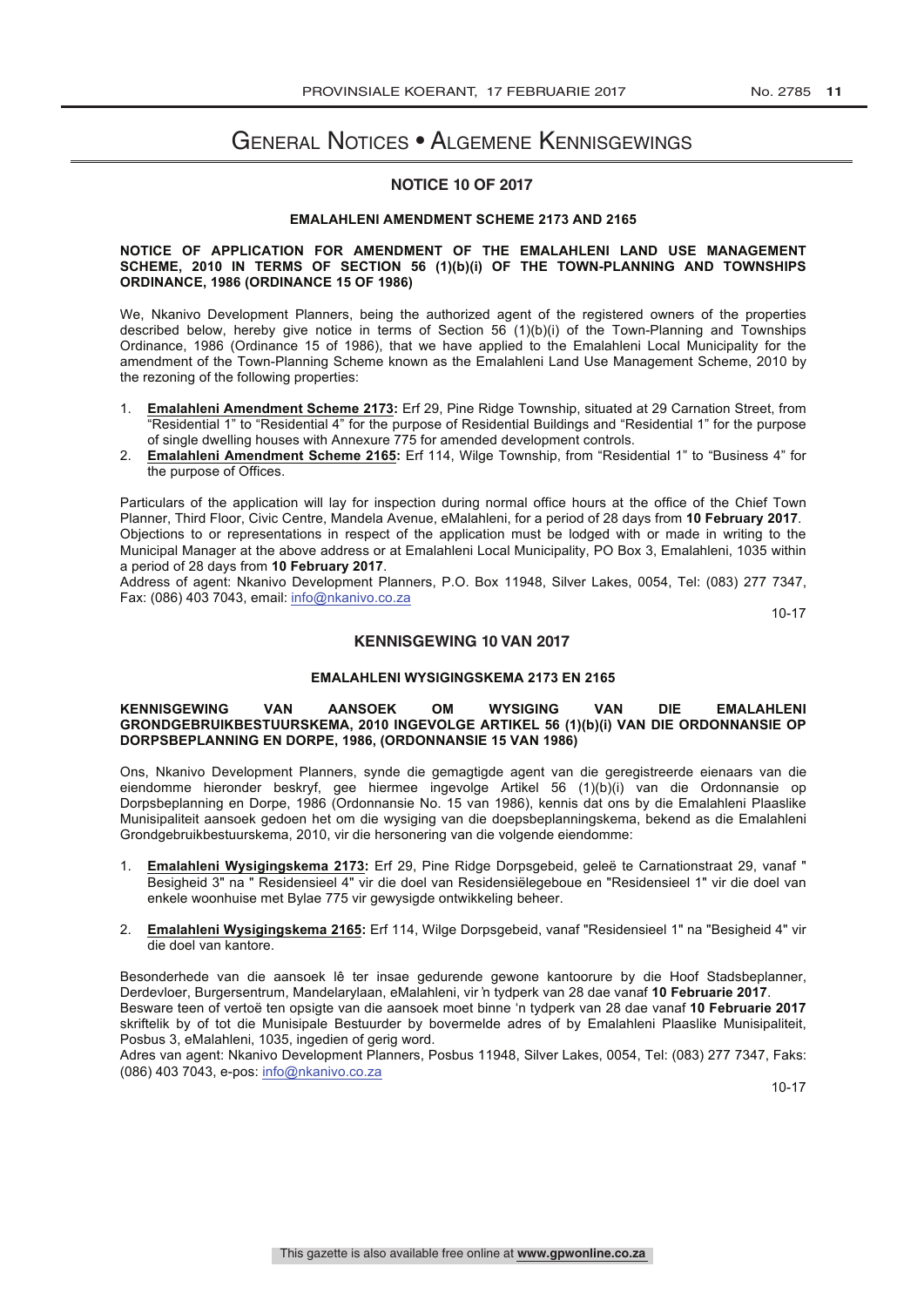#### **NOTICE 11 OF 2017**

#### **EMALAHLENI AMENDMENT SCHEME 2167**

#### **NOTICE OF APPLICATION FOR AMENDMENT OF THE EMALAHLENI LAND USE MANAGEMENT SCHEME, 2010 IN TERMS OF SECTION 56 (1)(b)(i) OF THE TOWN-PLANNING AND TOWNSHIPS ORDINANCE, 1986 (ORDINANCE NO. 15 OF 1986)**

We, Nkanivo Development Planners, being the authorized agent of the registered owner of Erf 2266 Witbank Extension 10 Township, hereby gives notice in terms of Section 56 (1)(b)(i) of the Town-Planning and Townships Ordinance, 1986 (Ordinance No. 15 of 1986), that we have applied to the Emalahleni Local Municipality for the amendment of the Town-Planning Scheme known as Emalahleni Land Use Management Scheme, 2010 by the rezoning of the property described above, situated at 8 Iris Street, Die Heuwel Township, from "Residential 1" to "Residential 4" for the purpose of Residential Buildings with Annexure 774 for amended development controls.

Particulars of the application will lay for inspection during normal office hours at the office of the Chief Town Planner, Third Floor, Civic Centre, Mandela Avenue, eMalahleni, for a period of 28 days from **10 February 2017**.

Objections to or representations in respect of the application must be lodged with or made in writing to the Municipal Manager at the above address or at Emalahleni Local Municipality, PO Box 3, Emalahleni, 1035 within a period of 28 days from **10 February 2017**.

Address of agent: Nkanivo Development Planners, P.O. Box 11948, Silver Lakes, 0054, Tel: (083) 277 7347, Fax: (086) 403 7043, email: info@nkanivo.co.za

10–17

#### **KENNISGEWING 11 VAN 2017**

#### **EMALAHLENI WYSIGINGSKEMA 2167**

#### **KENNISGEWING VAN AANSOEK OM WYSIGING VAN EMALAHLENI GRONDGEBRUIKBESTUURSKEMA, 2010 INGEVOLGE ARTIKEL 56 (1)(b)(i) VAN DIE ORDONNANSIE OP DORPSBEPLANNING EN DORPE, 1986, (ORDONNANSIE NO. 15 VAN 1986)**

Ons, Nkanivo Development Planners, synde die gemagtigde agent van die geregistreerde eienaar van Erf 2266 Witbank Uitbreiding 10 Dorpsgebeid, gee hiermee ingevolge Artikel 56 (1)(b)(i) van die Ordonnansie op Dorpsbeplanning en Dorpe, 1986 (Ordonnansie No. 15 van 1986), kennis dat ons by die Emalahleni Plaaslike Munisipaliteit aansoek gedoen het om die wysiging van die doepsbeplanningskema, bekend as Emalahleni Grondgebruikbestuurskema, 2010, deur die hersonering van die eienskappe hierdo beskryf geleë te Irisstraat 8, vanaf "Residensieel 1" na " Residensieel 4" vir die doel van Residensiëlegeboue met Bylae 774 vir gewysigde ontwikkeling beheer.

Besonderhede van die aansoek lê ter insae gedurende gewone kantoorure by die Hoof Stadsbeplanner, Derdevloer, Burgersentrum, Mandelarylaan, eMalahleni, vir 'n tydperk van 28 dae vanaf **10 Februarie 2017**.

Besware teen of vertoë ten opsigte van die aansoek moet binne 'n tydperk van 28 dae vanaf **10 Februarie 2017** skriftelik by of tot die Munisipale Bestuurder by bovermelde adres of by Emalahleni Plaaslike Munisipaliteit, Posbus 3, eMalahleni, 1035, ingedien of gerig word.

Adres van agent: Nkanivo Development Planners, Posbus 11948, Silver Lakes, 0054, Tel: (083) 277 7347, Faks: (086) 403 7043, e-pos: info@nkanivo.co.za

10–17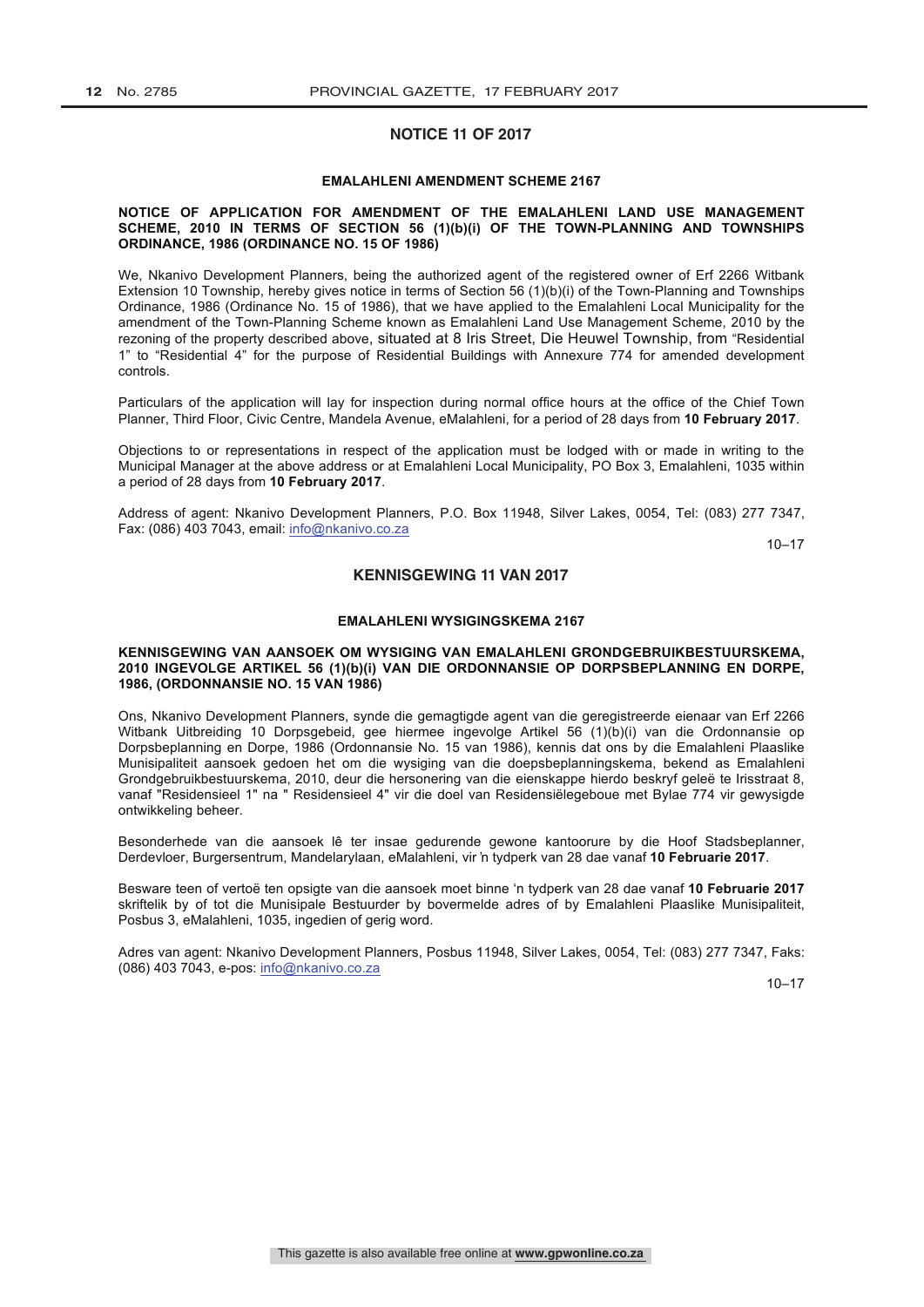#### **NOTICE 12 OF 2017**

#### **EMALAHLENI AMENDMENT SCHEME 2149 AND 2168**

#### **NOTICE OF APPLICATION FOR AMENDMENT OF THE EMALAHLENI LAND USE MANAGEMENT SCHEME, 2010 IN TERMS OF SECTION 56 (1)(b)(i) OF THE TOWN-PLANNING AND TOWNSHIPS ORDINANCE, 1986 (ORDINANCE 15 OF 1986)**

We, Nkanivo Development Planners, being the authorized agent of the registered owners of the properties described below, hereby give notice in terms of Section 56 (1)(b)(i) of the Town-Planning and Townships Ordinance, 1986 (Ordinance 15 of 1986), that we have applied to the Emalahleni Local Municipality for the amendment of the Town-Planning Scheme known as the Emalahleni Land Use Management Scheme, 2010 by the rezoning of the following properties:

- 1. **Emalahleni Amendment Scheme 2149:** Erf 1884, Tasbetpark Extension 3 Township, situated at 8 Pilot Street, from "Residential 1" to "Residential 4" for the purpose of Residential Buildings with Annexure 764 for amended development controls.
- 2. **Emalahleni Amendment Scheme 2168:** Erf 3595, Klarinet Extension 6 Township, from "Residential 1" to "Business 3" for the purpose of Medical & Veterinary Consulting Rooms.

Particulars of the application will lay for inspection during normal office hours at the office of the Chief Town Planner, Third Floor, Civic Centre, Mandela Avenue, eMalahleni, for a period of 28 days from **10 February 2017**. Objections to or representations in respect of the application must be lodged with or made in writing to the Municipal Manager at the above address or at Emalahleni Local Municipality, PO Box 3, Emalahleni, 1035 within a period of 28 days from **10 February 2017**.

Address of agent: Nkanivo Development Planners, P.O. Box 11948, Silver Lakes, 0054, Tel: (083) 277 7347, Fax: (086) 403 7043, email: info@nkanivo.co.za

10-17

#### **KENNISGEWING 12 VAN 2017**

#### **EMALAHLENI WYSIGINGSKEMA 2149 EN 2168**

#### **KENNISGEWING VAN AANSOEK OM WYSIGING VAN DIE EMALAHLENI GRONDGEBRUIKBESTUURSKEMA, 2010 INGEVOLGE ARTIKEL 56 (1)(b)(i) VAN DIE ORDONNANSIE OP DORPSBEPLANNING EN DORPE, 1986, (ORDONNANSIE 15 VAN 1986)**

Ons, Nkanivo Development Planners, synde die gemagtigde agent van die geregistreerde eienaars van die eiendomme hieronder beskryf, gee hiermee ingevolge Artikel 56 (1)(b)(i) van die Ordonnansie op Dorpsbeplanning en Dorpe, 1986 (Ordonnansie No. 15 van 1986), kennis dat ons by die Emalahleni Plaaslike Munisipaliteit aansoek gedoen het om die wysiging van die doepsbeplanningskema, bekend as die Emalahleni Grondgebruikbestuurskema, 2010, vir die hersonering van die volgende eiendomme:

- 1. **Emalahleni Wysigingskema 2149:** Erf 1884, Tasbetpark Uitbreiding 3 Dorpsgebeid, geleë te Pilotstraat 8, vanaf "Residensieel 1" na " Residensieel 4" vir die doel van Residensiëlegeboue met Bylae 764 vir gewysigde ontwikkeling beheer.
- 2. **Emalahleni Wysigingskema 2168:** Erf 3595, Klarinet Uitbreiding 6 Dorpsgebeid, vanaf "Residensieel 1" na "Besigheid 3" vir die doeleindes van Mediese & Veterinary Spreekkamers.

Besonderhede van die aansoek lê ter insae gedurende gewone kantoorure by die Hoof Stadsbeplanner, Derdevloer, Burgersentrum, Mandelarylaan, eMalahleni, vir 'n tydperk van 28 dae vanaf **10 Februarie 2017**. Besware teen of vertoë ten opsigte van die aansoek moet binne 'n tydperk van 28 dae vanaf **10 Februarie 2017**  skriftelik by of tot die Munisipale Bestuurder by bovermelde adres of by Emalahleni Plaaslike Munisipaliteit, Posbus 3, eMalahleni, 1035, ingedien of gerig word.

Adres van agent: Nkanivo Development Planners, Posbus 11948, Silver Lakes, 0054, Tel: (083) 277 7347, Faks: (086) 403 7043, e-pos: info@nkanivo.co.za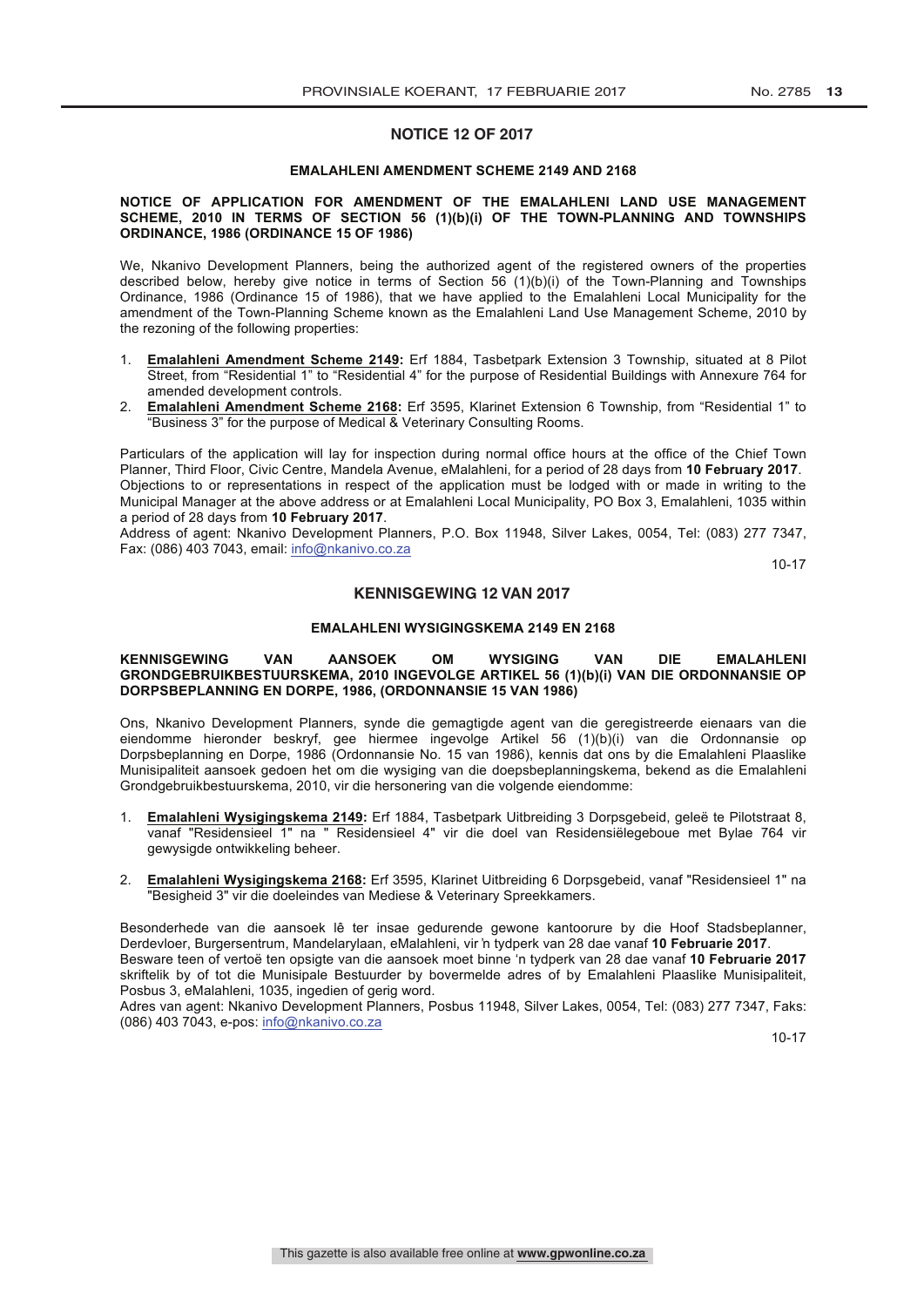#### **NOTICE 13 OF 2017**

#### **EMALAHLENI AMENDMENT SCHEME 2166**

#### **NOTICE OF APPLICATION FOR AMENDMENT OF THE EMALAHLENI LAND USE MANAGEMENT SCHEME, 2010 IN TERMS OF SECTION 56 (1)(b)(i) OF THE TOWN-PLANNING AND TOWNSHIPS ORDINANCE, 1986 (ORDINANCE NO. 15 OF 1986)**

We, Nkanivo Development Planners, being the authorized agent of the registered owner of Erf 130 Die Heuwel Township, hereby gives notice in terms of Section 56 (1)(b)(i) of the Town-Planning and Townships Ordinance, 1986 (Ordinance No. 15 of 1986), that we have applied to the Emalahleni Local Municipality for the amendment of the Town-Planning Scheme known as Emalahleni Land Use Management Scheme, 2010 by the rezoning of the property described above, situated at 44 Culembourgsingel Street, Die Heuwel Township, from "Residential 1" to "Residential 4" for the purpose of Residential Buildings with Annexure 773 for amended development controls.

Particulars of the application will lay for inspection during normal office hours at the office of the Chief Town Planner, Third Floor, Civic Centre, Mandela Avenue, eMalahleni, for a period of 28 days from **10 February 2017**.

Objections to or representations in respect of the application must be lodged with or made in writing to the Municipal Manager at the above address or at Emalahleni Local Municipality, PO Box 3, Emalahleni, 1035 within a period of 28 days from **10 February 2017**.

Address of agent: Nkanivo Development Planners, P.O. Box 11948, Silver Lakes, 0054, Tel: (083) 277 7347, Fax: (086) 403 7043, email: info@nkanivo.co.za

10-17

#### **KENNISGEWING 13 VAN 2017**

#### **EMALAHLENI WYSIGINGSKEMA 2166**

#### **KENNISGEWING VAN AANSOEK OM WYSIGING VAN EMALAHLENI GRONDGEBRUIKBESTUURSKEMA, 2010 INGEVOLGE ARTIKEL 56 (1)(b)(i) VAN DIE ORDONNANSIE OP DORPSBEPLANNING EN DORPE, 1986, (ORDONNANSIE NO. 15 VAN 1986)**

Ons, Nkanivo Development Planners, synde die gemagtigde agent van die geregistreerde eienaar van Erf 130 Die Heuwel Dorpsgebeid, gee hiermee ingevolge Artikel 56 (1)(b)(i) van die Ordonnansie op Dorpsbeplanning en Dorpe, 1986 (Ordonnansie No. 15 van 1986), kennis dat ons by die Emalahleni Plaaslike Munisipaliteit aansoek gedoen het om die wysiging van die doepsbeplanningskema, bekend as Emalahleni Grondgebruikbestuurskema, 2010, deur die hersonering van die eienskappe hierdo beskryf geleë te Culembourgsingelstraat 44, vanaf "Residensieel 1" na " Residensieel 4" vir die doel van Residensiëlegeboue met Bylae 773 vir gewysigde ontwikkeling beheer.

Besonderhede van die aansoek lê ter insae gedurende gewone kantoorure by die Hoof Stadsbeplanner, Derdevloer, Burgersentrum, Mandelarylaan, eMalahleni, vir 'n tydperk van 28 dae vanaf **10 Februarie 2017**.

Besware teen of vertoë ten opsigte van die aansoek moet binne 'n tydperk van 28 dae vanaf **10 Februarie 2017** skriftelik by of tot die Munisipale Bestuurder by bovermelde adres of by Emalahleni Plaaslike Munisipaliteit, Posbus 3, eMalahleni, 1035, ingedien of gerig word.

Adres van agent: Nkanivo Development Planners, Posbus 11948, Silver Lakes, 0054, Tel: (083) 277 7347, Faks: (086) 403 7043, e-pos: info@nkanivo.co.za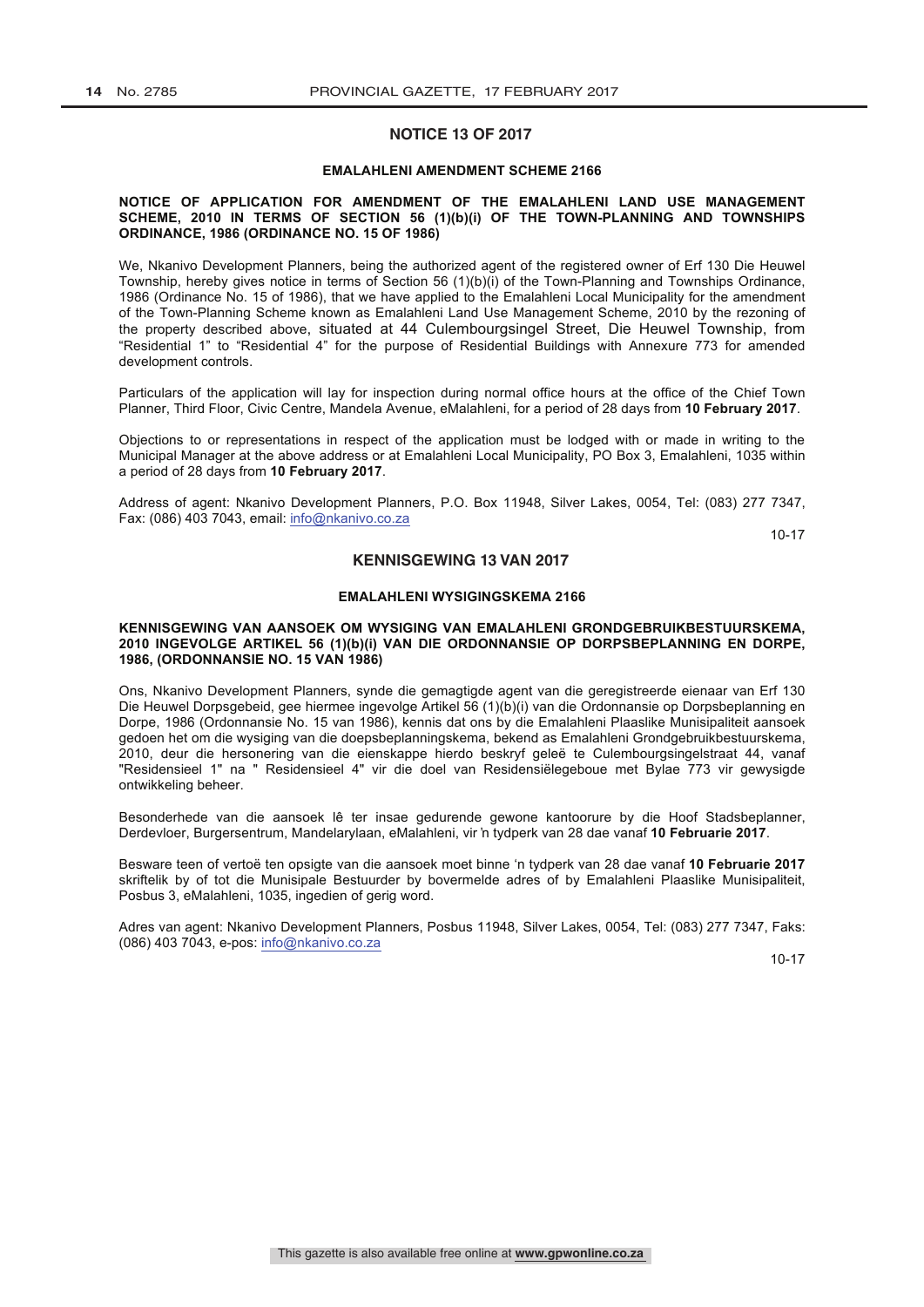## Provincial Notices • Provinsiale Kennisgewings

## **PROVINCIAL NOTICE 17 OF 2017**

#### **NOTICE OF APPLICATION FOR TOWNSHIP ESTABLISHMENT IN TERMS OF SECTION 59 OF EMAKHAZENI LOCAL MUNICIPALITY'S BYLAW ON SPATIAL PLANNING AND LAND USE MANAGEMENT**

We, **NUPLAN DEVELOPMENT PLANNERS CC**, being the authorised agent of the lawful owner of

#### **THE REMAINING EXTENT OF PORTION 8 OF THE FARM DE KROON 363-JT**

hereby give notice in terms of Section 98 (1) (a) of the Emakhazeni Local Municipality' By-law on Spatial Planning and Land Use Management, 2015, that we have applied to the Emkahazeni Local Municipality, for the establishment of a township on a Portion of the Remaining Extent of Portion 8 of the farm De Kroon 363-JT (to be known as Portion 20 of the farm De Kroon 363-JT).

The proposed township is located to the south of the existing Milly's Caltex Filling Station outside Machadodorp (eNtokozweni), and will be known as *Milly's South Township,* which derives from the proposed, but imminent upgrading of the N4 in the vicinity of Machadodorp. The upgrade of the N4 will provide for a median and/or double barrier lines that will result in separation of the eastbound and westbound traffic flow at the existing Milly's development to the north of the N4. The new township will allow for the construction of a similar and supporting filling station and facility to the south of the N4 to serve the current Milly's westbound traffic on their way to Gauteng, when the right-turn movements is blocked.

A copy of the application/s and supporting documentation is available for viewing during normal office hours from 17 February 2017 at:

- 1. The Development and Planning Unit: 1st Floor, C Wing, Office XC60, Nkangala District Municipality, 2a Walter Sisulu Street, Middelburg, 1050, at the following contact number: 013 249 2209.
- 2. Planning and Development Unit, Emakhazeni Local Municipality, 25 Scheepers Street, Belfast, 1100, at the following contact number: 013 253 7636.

Written comments or objections together with reasons therefore in respect of the application must state the following:(1) **The name of the person or body, (2) the address or contact details at which the person or body concern will accept notice or service of documents, (3) the interest of the body or the person in the application, and (4) the reason for objection, comment or representation**. This must be done not later than 19 March 2017 and must be submitted, in the prescribed format, to:

- 1. The Municipal Manager, P O Box 437 or 2032, Middelburg, 1050; or delivered to the Development and Planning Unit, 1st Floor, C Wing, Office XC60, Nkangala District Municipality, 2a Walter Sisulu Street, Middelburg, 1050 or
- 2. The Municipal Manager, P O Box 17, Belfast, 1100; or delivered to the Planning and Development Unit, Emakhazeni Local Municipality, 25 Scheepers Street, Belfast, 1100; or email municipality@emakhazenilm.co.za Contact person: Walter Mtsweni: 013 253 7604

Any person who cannot read or write may consult with any staff member of the office of the above-mentioned offices during office hours and assistance will be given to transcribe that person's objections or comments

Address of agent: Nuplan Development Planners, P.O. Box 2555, Nelspruit, 1200,  $\triangleq$  (013) 752 3422,  $\triangleq$  (013) 752 5795, <sup>8</sup> nuplan@mweb.co.za, Ref: CALT-DS-009

17–24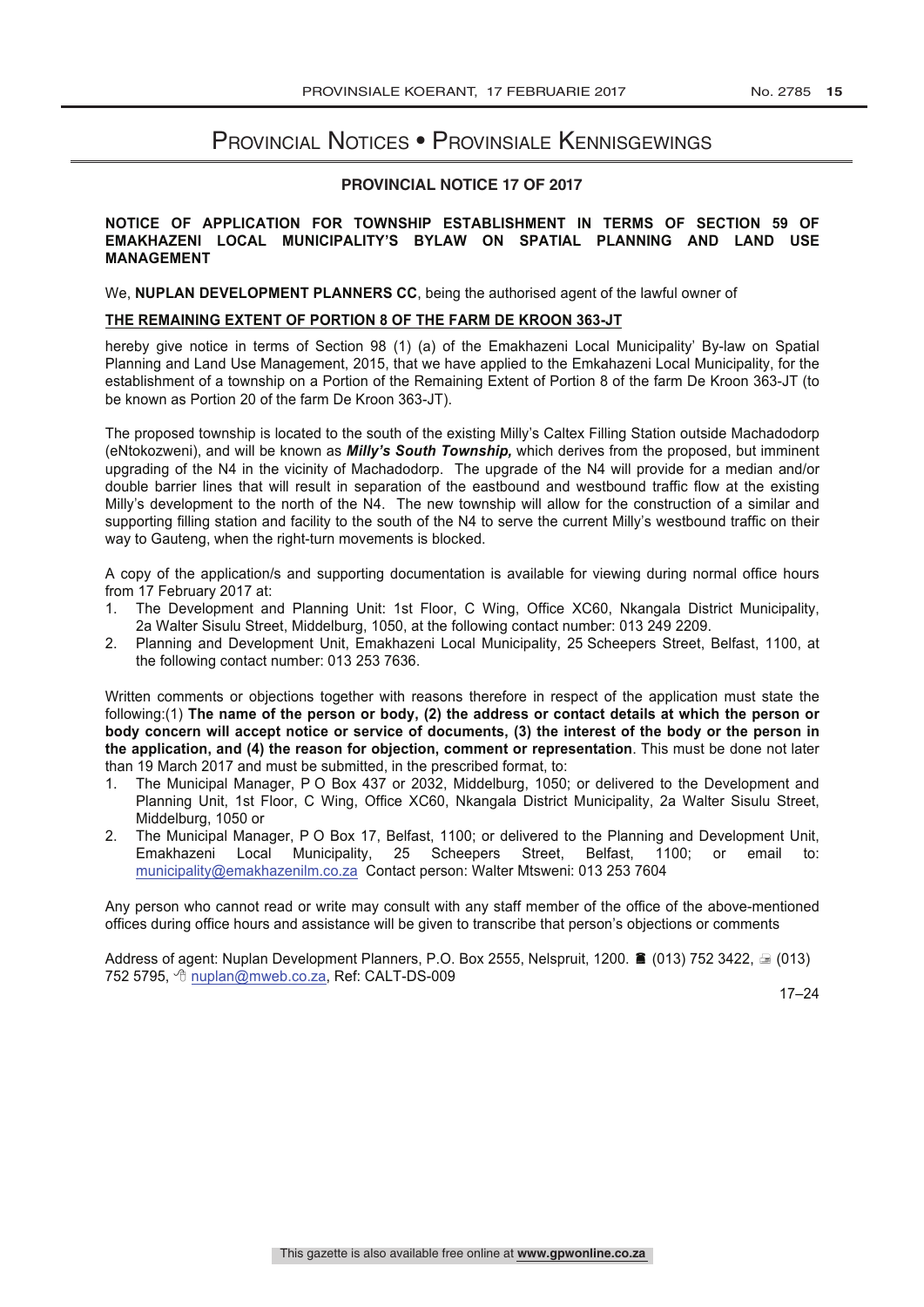#### **PROVINSIALE KENNISGEWING 17 VAN 2017**

#### **KENNISGEWING VAN AANSOEK OM DORPSTIGTING IN TERME VAN ARTIKEL 59 VAN DIE EMAKHAZENI PLAASLIKE MUNISIPALITEIT SE BYWET OP RUIMTELIKE BEPLANNING EN GRONDGEBRUIK BESTUUR**

Ons, **NUPLAN DEVELOPMENT PLANNERS BK**, synde die gemagtigde agent van die wettige eienaar van

#### **DIE RESTANT VAN GEDEELTE 8 VAN DIE PLAAS DE KROON 363-JT**

gee hiermee kennis ingevolge Artikel 98 (1) (a) van die Emakhazeni Plaaslike Munisipaliteit se Bywet op Ruimtelike Beplanning en Grondgebruik Bestuur, 2015, dat ons aansoek gedoen het by die Emkahazeni Plaaslike Munisipaliteit, vir die vestiging van 'n dorp op 'n Gedeelte van die Restant van Gedeelte 8 van die plaas De Kroon 363-JT (om bekend te staan as Gedeelte 20 van die plaas De Kroon 363-JT).

Die voorgestelde dorp is geleë direk suide van die bestaande Milly's Caltex Vulstasie buite Machadodorp (eNtokozweni) en sal bekend staan as '*Milly's South Township',* wat onstaan het weens die voorgestelde, maar definitiewe opgradering van die N4 in die omgewing van Machadodorp. Die opgradering van die N4 sal toesien tot 'n mediaan en/of dubbel versperring bane wat 'n skeiding sal bring tussen die ooswaarts en weswaartse verkeersvloei by die bestaande Milly's ontwikkeling noord van die N4. Die nuwe dorp sal toelaat vir 'n soortgelyke en ondersteunende vulstasie en fasiliteit suid van die N4 om die bestaande Milly's weswaartse verkeersvloei na Gauteng te bedien, wanneer die regs-draai toegang na die bestaande Milly's geblok gaan word.

'n Afskrif van die aansoek/e en ondersteunende dokumentasie is beskikbaar vir besigtiging gedurende normale kantoor ure vanaf 17 Februarie 2017, by:

- 1. Die Ontwikkeling en Beplanningseenheid: 1ste Vloer, C Vleuel, Kantoor XC60, Nkangala Distrik Munisipaliteit, Walter Straat 2a, Middelburg, 1050, by die volgende kontak nommer: 013 249 2209.
- 2. Tegniese Dienste, Beplanning en Ontwikkelingseenheid, Emakhazeni Plaaslike Munisipaliteit, Scheepers Straat 25, Belfast, 1100, by die volgende kontak nommer: 013 253 7636.

Geskrewe kommentaar of besware tesame met die redes vir beswaar moet insluit: **(1) Die naam van die persoon of liggaam, (2) die adres of kontakbesonderhede waar die persoon of betrokke liggaam kennis of dokumente kan ontvang, (3) die belange van die persoon of liggaam in die aansoek**, en **(4) die rede vir beswaar, kommentaar of verteenwoordiging**. Dit moet nie later as 19 Maart 2017 gedoen word nie en moet ingedien word in die voorgeskrewe formaat aan:

- 1. Die Munisipale Bestuurder, Posbus 437 of 2032, Middelburg, 1050; of afgelewer by die Ontwikkeling en Beplanningseenheid: 1ste Vloer, C Vleuel, Kantoor XC60, Nkangala Distrik Munisipaliteit, Walter Sisulu Straat 2a, Middelburg, 1050; of
- 2. Die Munispale Bestuurder, Posbus 17, Belfast, 1100; of afgelewer by die Beplanning en Ontwikkelingseenheid, Emakhazeni Plaaslike Munisipaliteit, Scheepers Straat 25, Belfast, 1100 of e-pos na municipality@emakhazenilm.co.za Kontak persoon: Walter Mtsweni: 013 253 7604

Enige persoon wat nie kan lees of skryf nie mag met enige personeellid van die bogenoemde kantore, gedurende kantoor ure raadpleeg en bystand sal aan sodanige persoon verleen word om die beswaar of kommentaar saam te stel.

Adres van agent: Nuplan Development Planners BK, Posbus 2555, Nelspruit, 1200. <sup>3</sup> (013) 752 3422, a (013) 752 5795, *A* nuplan@mweb.co.za, Verw.: CALT-DS-009

17–24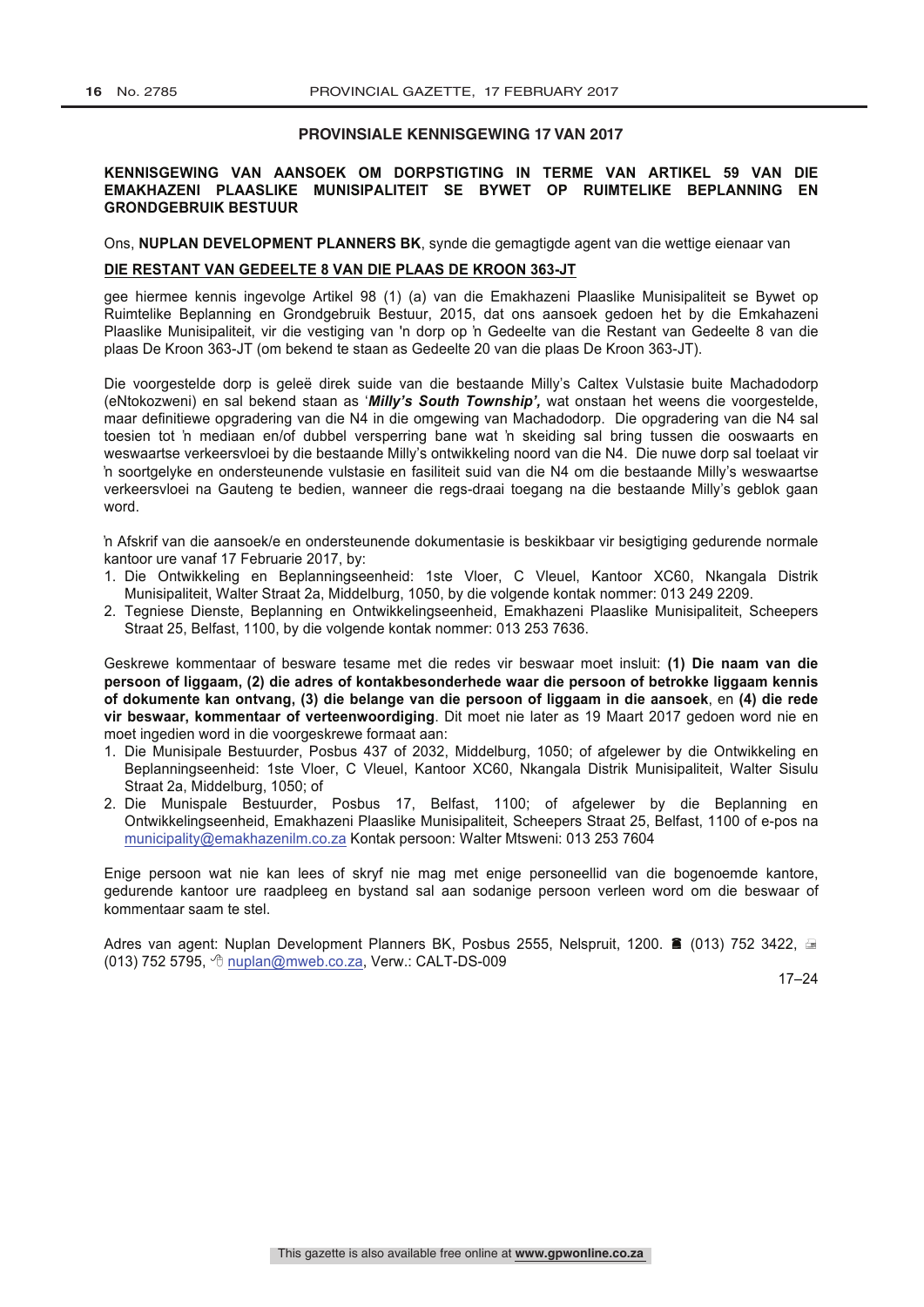## Local Authority Notices • Plaaslike Owerheids Kennisgewings

## **LOCAL AUTHORITY NOTICE 16 OF 2017**

#### **LOCAL AUTHORITY NOTICE 11/2017**

#### **GOVAN MBEKI MUNICIPALITY AMENDMENT SCHEME 110**

It is hereby notified in terms of Chapter 5 and 6 of the Govan Mbeki Spatial Planning and Land Use Management Bylaw, 2016, that the Govan Mbeki Municipality approved the amendment of the Govan Mbeki Municipality Amendment Scheme 110 of 2010, by the rezoning of:Erf 5866 Secunda Ext 16, from" Public Open Space/Park" to Medium Density Residential.

Copies of the amendment scheme are filed with the Director: Planning and Development, Secunda and the office of the Municipal Manager, Central Business Area, Secunda, and are open for inspection at all reasonable times.

This amendment scheme is known as the Govan Mbeki Municipality Amendment Scheme 110 of 2010 shall come into operation on date of publication hereof.

A copy of this notice will be provided in English or Afrikaans to anyone requesting such in writing within 30 days of this notice.

#### **MR. MF MAHLANGU, Municipal Manager**

Govan Mbeki Municipality, Private Bag x 1017, Secunda 2302

17-24

### **PLAASLIKE OWERHEID KENNISGEWING 16 VAN 2017**

#### **LOCAL AUTHORITY NOTICE 11/2017**

#### **GOVAN MBEKI MUNICIPALITY AMENDMENT SCHEME 110**

Hiermee word ooreenkomstig die bepalings van Hoofstuk 5 en 6 van die Govan Mbeki Ruimtelike Beplanning en Grondgebruikbestuur Verordening, 2016, dat die Govan Mbeki Munisipaliteit goedgekeur het dat die Govan Mbeki Munisipaliteit Wysigingskema 110 van 2010, deur die hersonering van : Erf 5866 Secunda Uitbreiding 16, vanaf "Openbare Oop Ruimte / Park" tot Medium Digtheid Residensiële.

Afskrifte van die wysigingskema word in bewaring gehou deur die Direkteur: Beplanning en Ontwikkeling, Secunda en die kantoor van die Munisipale Bestuurder, Sentrale Besigheidsgebied, Secunda, en is beskikbaar vir inspeksie op alle redelike tye.

Hierdie wysiging staan bekend as die Govan Mbeki Munisipaliteit Wysigingskema 110 van 2010 in werking op datum van publikasie hiervan.

'N afskrif van hierdie kennisgewing sal in Engels of Afrikaans vir almal versoek soos skriftelik binne 30 dae van hierdie kennisgewing.

#### **MR. MF MAHLANGU, Munisipale Bestuurder**

Govan Mbeki Municipality, Private Bag x 1017, Secunda 2302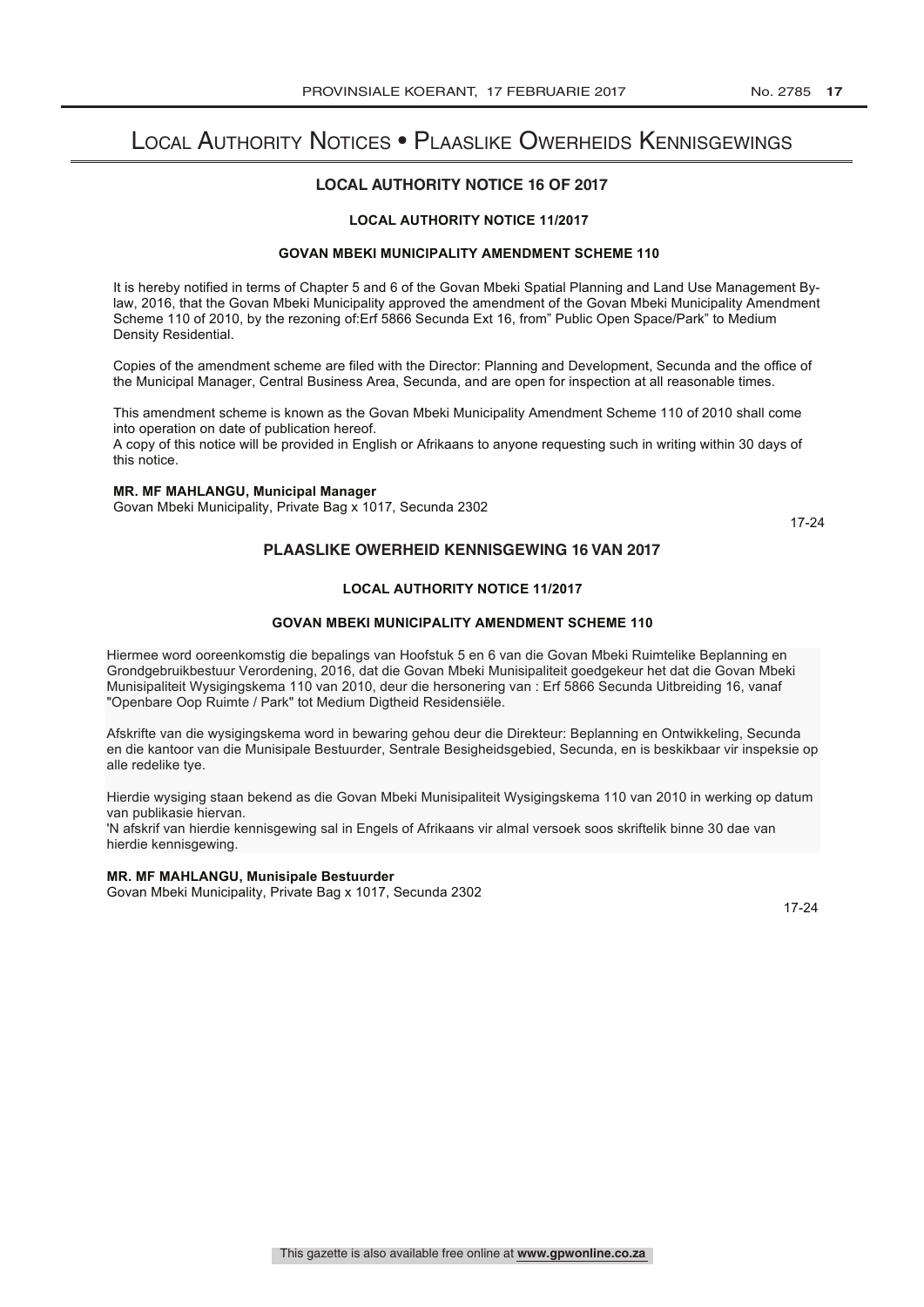This gazette is also available free online at **www.gpwonline.co.za**